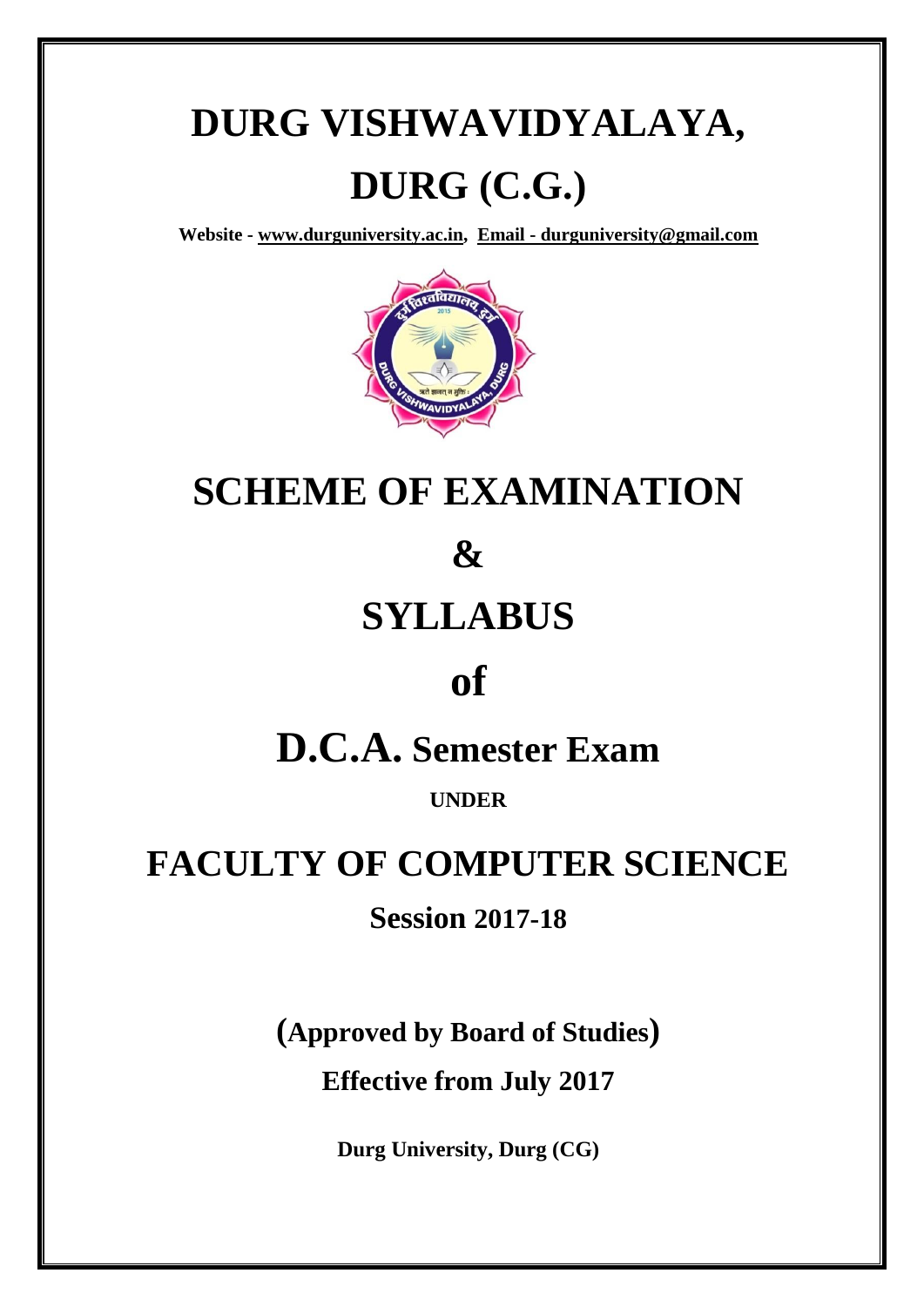#### **ORDINANCE NO. – 129**

#### **1. Name of the course : Diploma in Computer Application (Part-time course)**

The course will be under the Board of Studies in Computer Science of the University for academic purposes.

#### **2. Duration : One Year**

The Examination shall consists of Total 8 papers in a year (Six Theory Papers and Two Practical ), each carrying 100 marks. Candidate should pass in Theory and Practical Examinations separately. Each Theory paper will be having 50 marks each as sessional marks, which will be awarded, internally by teachers and Head of the Department (Computer Science). Minimum passing marks will be 33% in theory and 40% each in Practical & Sessional. A candidate failing in one or more subjects will be required to clear it in the next Annual examination. His/Her result will be declared only after he/she clears all the papers, the result should be declared according to the following.

1. Less than 33% - FAIL

- 2. 33% & more but less than 50% PASS DIVISION
- 3. 50% & more but less than 60% SECOND DIVISION
- 4. 60% & more but less than 75% FIRST DIVISION
- 5. 75% & more FIRST DIVISION WITH DISTINCTION

A candidate will be permitted to appear in the examination of the course for a maximum period of 4 years. If he/she fails to clear the course within the period of 4 years, he/she will be dropped out of the course.

#### **3. Eligibility and Admission :**

A candidate who has passed the Higher Secondary Examination or Equivalent. The admission will be done on the basis of Entrance Test. Admission to Maximum 10% of total seats may be given to eligible candidate(s) under NRI/NRI-Sponsored /Industry/Organization Sponsored category. Entrance Test will not be required for the candidates under this category. In each course 40 students will be admitted in this course but University reserves the right to alter the intake. The reservation of seats will be made as per govt. Rules for SC/ST/OBC/PH category. In case no candidate is eligible /available for admission under reserved category the seats will be treated as unreserved and will be made available for general category candidates. Candidates doing any other Under Graduate or PG Course can also do this course.

#### **4. Fee Structure :**

University reserves the right to decide the fee structure, time to time.

#### **5. Syllabus :**

The syllabus & scheme of examination has been approved By Faculty of Computer Science Under Durg Vishwavidhalaya, Durg(C.G.) and subject to alteration by the Board of **Studies** 

Sheto Tin gave Fiit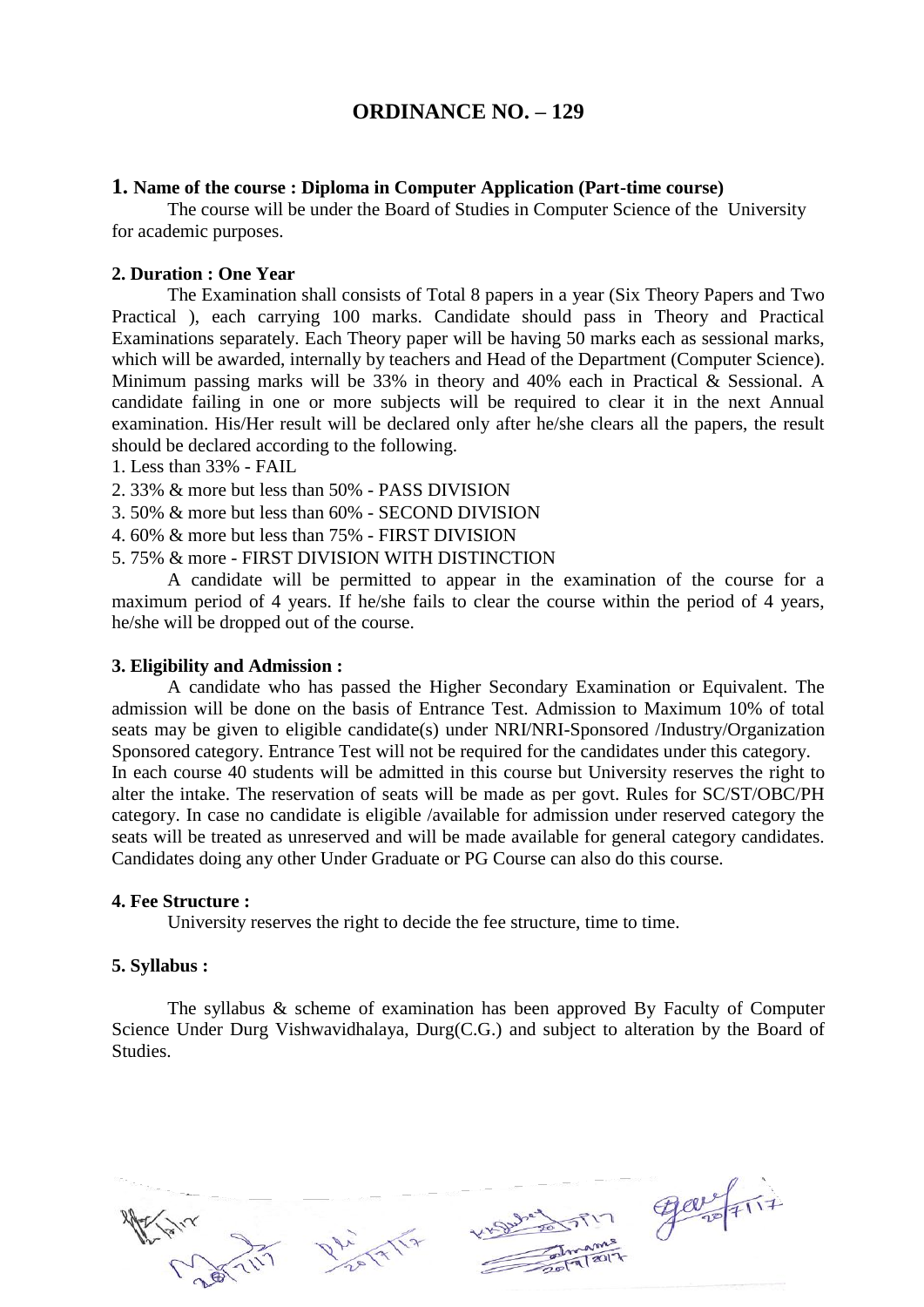#### **DIPLOMA IN COMPUTER APPLICATION, 2017-2018 [DURATION - ONE YEAR - PART TIME]**

The duration of the course shall be one year consisting of two semesters. There shall be three theory and one practical course in the each semester. There shall be grading system of awards.

#### **FIRST SEMESTER: DCA101: Essential of Information Technology and OS**

| <b>DCA102</b> | $\bullet$      | <b>Essentials of Office Automation.</b> |
|---------------|----------------|-----------------------------------------|
| <b>DCA103</b> | $\mathbf{r}$   | Programming in 'C' Language             |
| <b>DCA104</b> | $\mathbb{R}^n$ | Practical based on DCA102 & DCA103.     |

#### **DCA101**

#### **Essential of Information Technology and OS**

#### **1. Introduction to Computers**

*Computer System Characteristics and Capabilities :* Speed, Accuracy, Reliability, Memory capability, Repeatability. *Computer Hardware and Software,* Block Diagram of a Computer. *Types of Computers:* Analog, Digital, Hybrid General and Special Purpose Computers. *Computer Generations:* Characteristics of Computer Generations Computer Systems – Micros, Minis & Main-frames. *Introduction to a PC :* The IBM Personal Computer Types of PC systems PC, XT & AT Pentium PC"s.

#### **2. Computer Organization**

*Introduction to Input Devices :* Keyboard, Direct Entry – Card Readers, Scanning Devices – O.M.R., Character Readers, MICR, Voice Input Devices, Pointing Devices – Mouse, Light Pen. *Storage Devices :* Storage Fundamentals-Bits, Bytes, Primary Storage – RAM,ROM, Secondary Storage-Floppy Disks, Hard Disks, Optical Disks, CD/DVD. *Computer Output : Output Fundamentals, Hardcopy Output Devices, Impact Printers,* Non-Impact Printers, Plotters, Computer output, Softcopy Output Devices, Cathode Ray Tube, Flat Screen Technologies.

#### **3. Operating System**

MS-DOS - Introduction, History and Versions of DOS. Booting Process, System Files and Command.com, Internal DOS Commands - DIR, MD, CD, COPY, DEL, REN, VOL, DATE, TIME, CLS, PATH, TYPE. Files & Directories, Elementary External DOS Commands - CHKDSK, MEM, XCOPY, PRINT, DISKCOPY, DISKCOMP, DOSKEY, HELP, TREE, SYS, LABEL, ATTRIB, Creating a Batch Files, Additional Commands - ECHO, PROMPT, MODE, EDIT, FORMAT, FDISK, BACKUP, RESTORE, MORE, SORT.



Weburning gargerit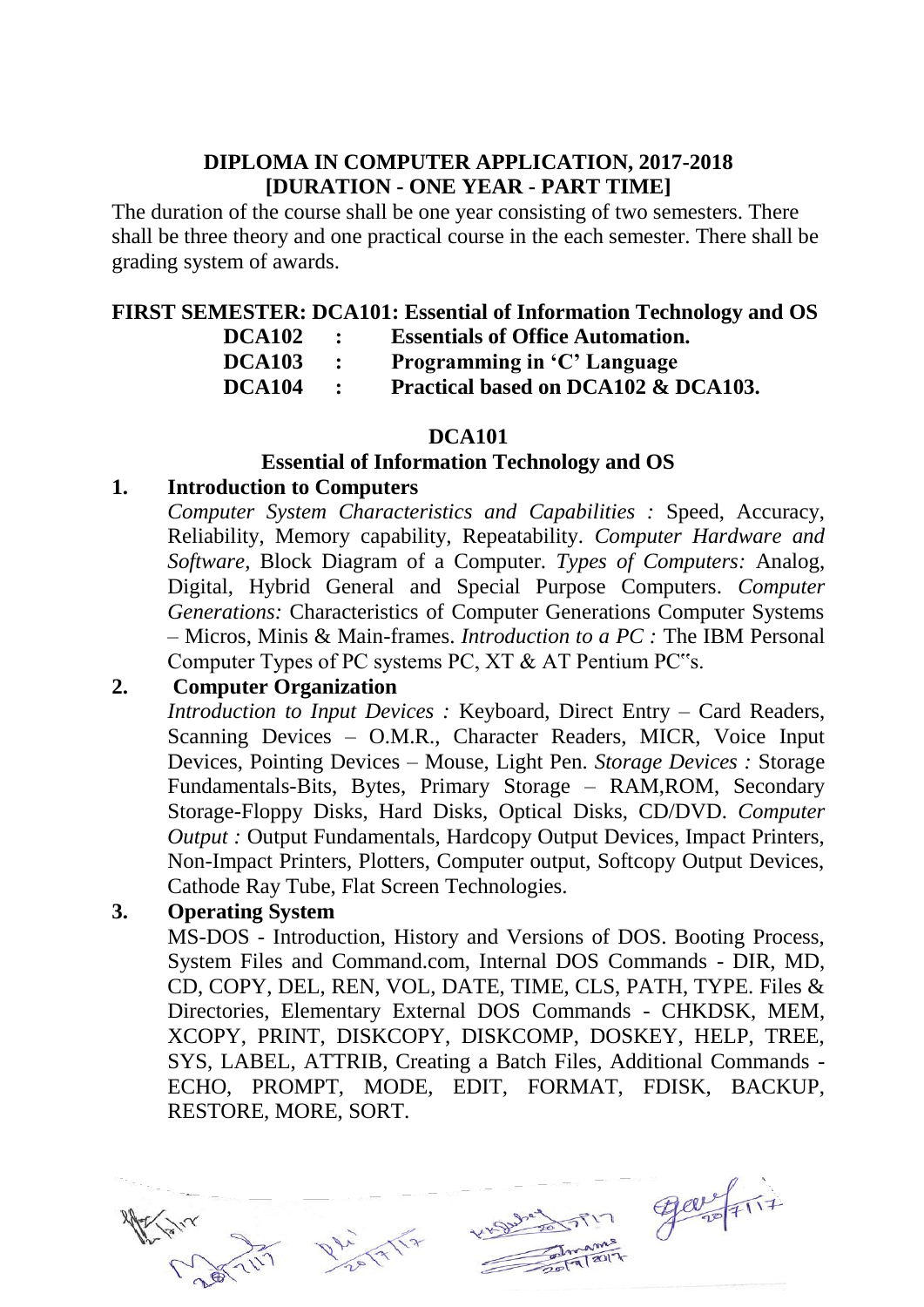#### **4. Windows**

Windows Concepts, Features, Structures, Desktop, Taskbar, Start Menu, My Computer, Recycle Bin. Accessories : Calculator, Notepad, Paint, Wordpad, Character Map. Explorer : Creating folders and other Explorer facilities, Internet Explorer basics, navigating the Web, Control Panel.

#### **5. Linux**

Open Source Software concept and evolution of Linux, Features of Linux OS, Structure of Linux OS, File System, Directory Structure, Linux editors & Editor commands, Linux commands cd, md, rm, mv, ls, cat, find, grep.

#### **Books**

- 1. Using IT : Williams T M Hill
- 2. IT : Curtin T M Hill
- 3. Fundamental of Information Technology : Chetan Shrivastava\_Kalyani Publishers.
- 4 Computer Fundamentals : P.K Sinha BPB Pubications
- 5. Working with UNIX : Vijay Mukhi [BPB]

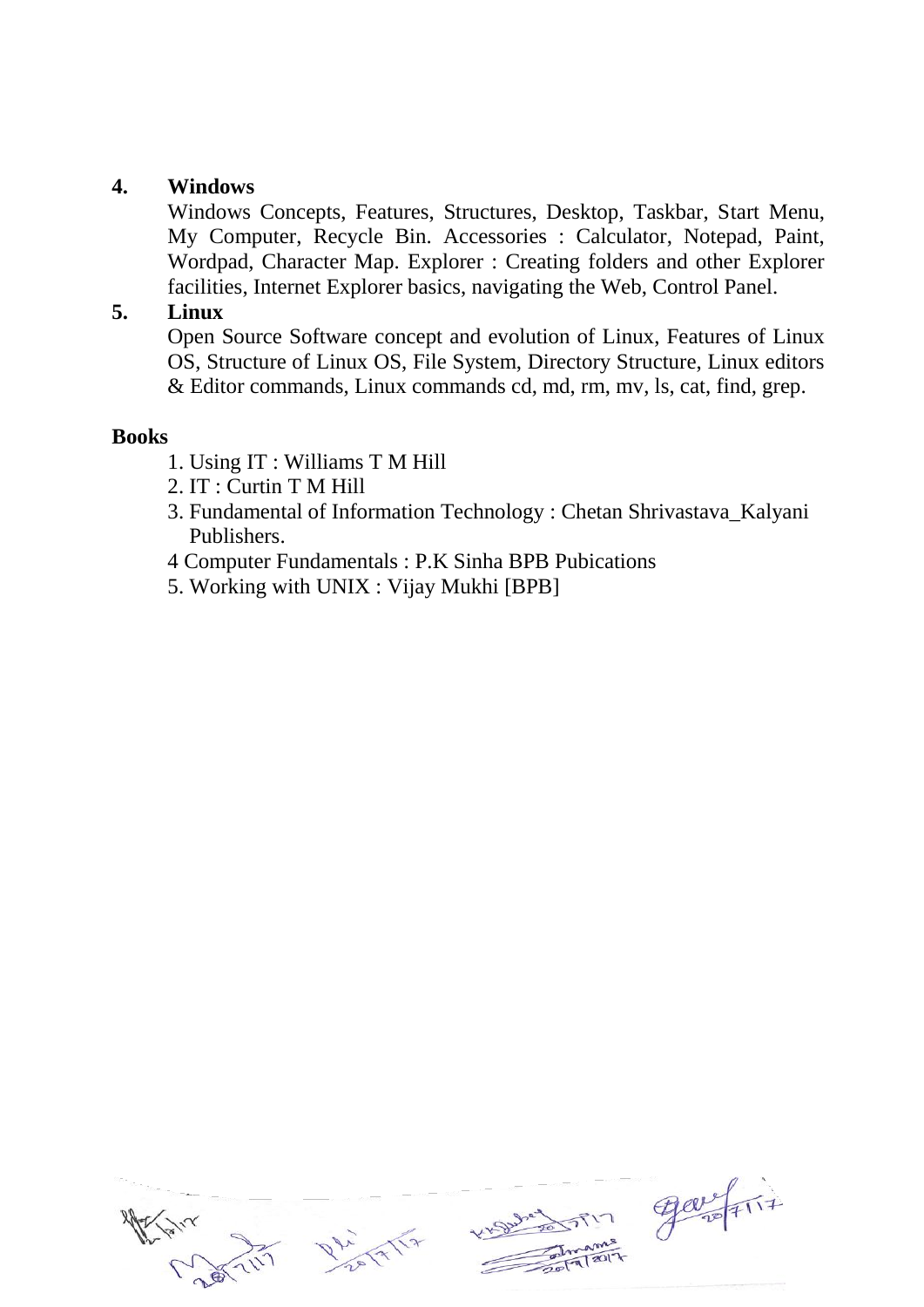#### **DCA102 ESSENTIALS OF OFFICE AUTOMATION**

**1. MS-Word**- Creating and editing word documents, formatting documents – aligning documents, indenting paragraphs, changing margin, formatting pages, formatting paragraph, printing labels, working with tables, formatting text in tables, inserting and deleting cells, rows and columns, use bulleted and numbering, checking spelling and grammar, finding synonyms, working with long documents, working with header and footer, adding page number and foot note, working with graphics, inserting clip art, working with pictures, Word art, creating chart & Graphs, creating flowcharts, working with mail merge, writing the form letter, merging form documents, merging to label, Working with Mailing lists and Data Sources, selecting merge records, creating macros, running macro.

**2. Working with MS-Excel** – Introducing Excel, use of excel sheet, saving, opening and printing workbook ,Apply formats in cell & text, Divide worksheet into pages , setting page layout, adding Header & Footer. Using multiple documents, arranging windows i.e. (Cascade, Tiled ,Split), protecting your work, password protection. Working with Functions & Formulas, using absolute reference, referencing cell by name , using cell label , giving name to cell and ranges , working with formulas (mathematical & trigonometric , statistical, date time , most recently used), Working with Excel graphics, creating chart & graphs. Working with lists & database, sorting a database, filtering a database, using auto filter ,criteria range, calculating total and subtotal, creating pivot table, goal seek, recording & playing macros, deleting and selecting macro location.

**3. Presenting with PowerPoint** – Creating presentation, working with slides, different types of slides, setting page layout, selecting background and applying design, adding graphics to slide, adding sound and movie, working with table, creating chart and graph, playing a slide show, slide transition, advancing slides, setting time, rehearsing timing, animating slide, animating objects, running the show from windows.

**4. Introduction of DBMS through MS-Access –** Introduction to Database, DBMS, RDBMS, Features of Access, Designing Database, Relationship ( One to One, One to many, Many to Many), Create table ( Design View, Wizard, Datasheet View), Query (Update Query, Delete Query, Selection Query, Cross table Query, Make table Query).

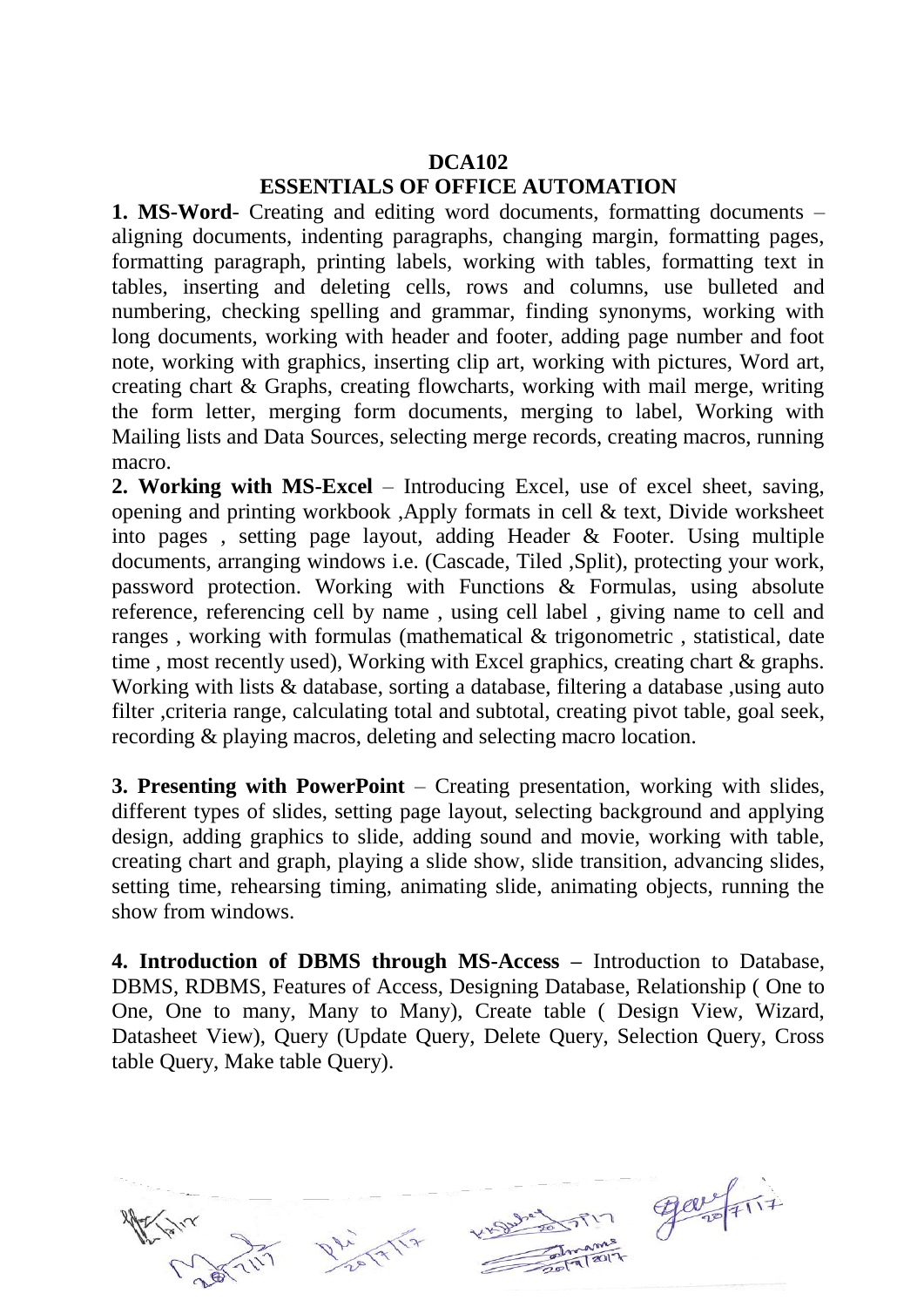#### **5. Introduction to TALLY**

Accounting, Accounting Conventions (Single and Double Entry), Transactions, Types of Accounts, Personal Accounts, Real, Nominal, Rules of Accounting. Introduction to Accounting Software [Ex. TALLY] – Creating of Company, Ledgers & Groups. Voucher Entry; Types of Voucher, Capital and Revenue, Income, Expenditure, Receipts, Preparation of Trial Balance, Profit & Loss Account & Balance Sheet.

#### **Suggested Books :**

1. The Big Basics Book Of MS-OFFICE : Fulton, et al.

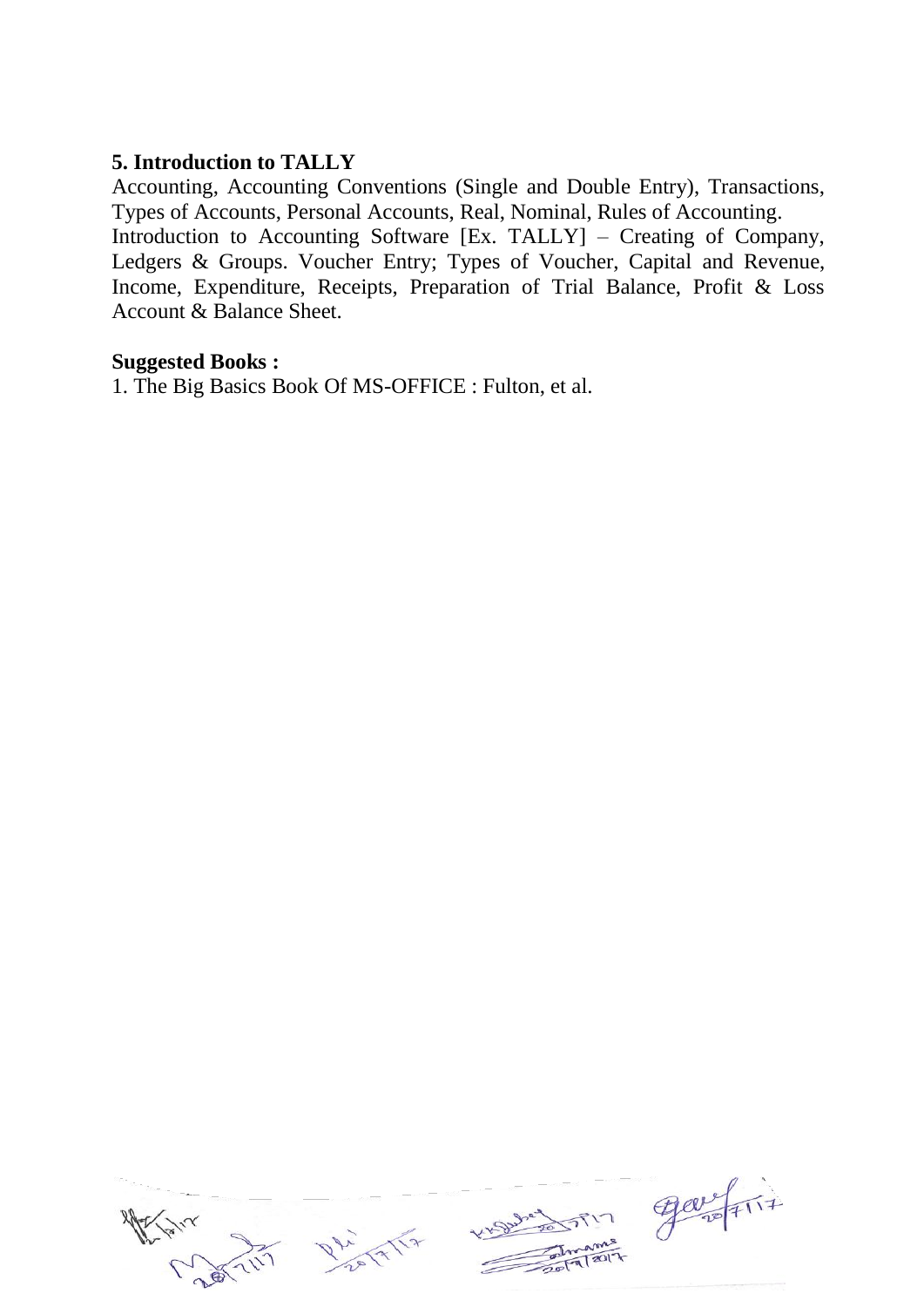#### **DCA103 PROGRAMMING IN 'C'**

**Unit 1 -** Introduction to C programming structure and C compiler, Data representation : Simple data types like real integer, character etc. Program, statements and Header Files, Simple Input Output statements in C, Running simple C programs. Primitive data types in C, char, integer, float, Double Long, Double Void etc.

**Unit 2-** Operators and Expressions – Arithmetic Operators, Assignment Operators, increment and decrement operator, relational and Boolean operators, Mixing of Different data types and operators for forming expressions.

**Unit 3-** Control Structure: If - statement, If -else statement, Multiway decision, Compound Statement, Loops: For - loop, While -loop, Do-While loop, Break statement, Switch statement, Continue statement, Go to statement. Arrays, Strings, Multidimensional Arrays, Strings, Array of Strings.

**Unit 4**- Functions : Function main , Functions accepting more than one parameter, User defined and library functions, Concept associatively with functions, function parameter, Return value, recursion function, Structure and Union, Declaring and using Structure, Structure initialization, Structure within Structure, Operations on Structures, Array of Structure, Array within Structure.

**Unit 5** Pointers: Definition and use of pointer, address operator, pointer variable, referencing pointer, void pointers, pointer arithmetic, pointer to pointer, pointer and arrays, passing arrays to functions, pointer and functions, accessing array inside functions, pointers and two dimensional arrays, array of pointers, pointers constants, pointer and strings.

#### **TEXT BOOKS :-**

- 1. Let us C Yashwant Kanitkar.
- 2. Mastering in C Venugopal
- 3. Shaum"s Series





m garfir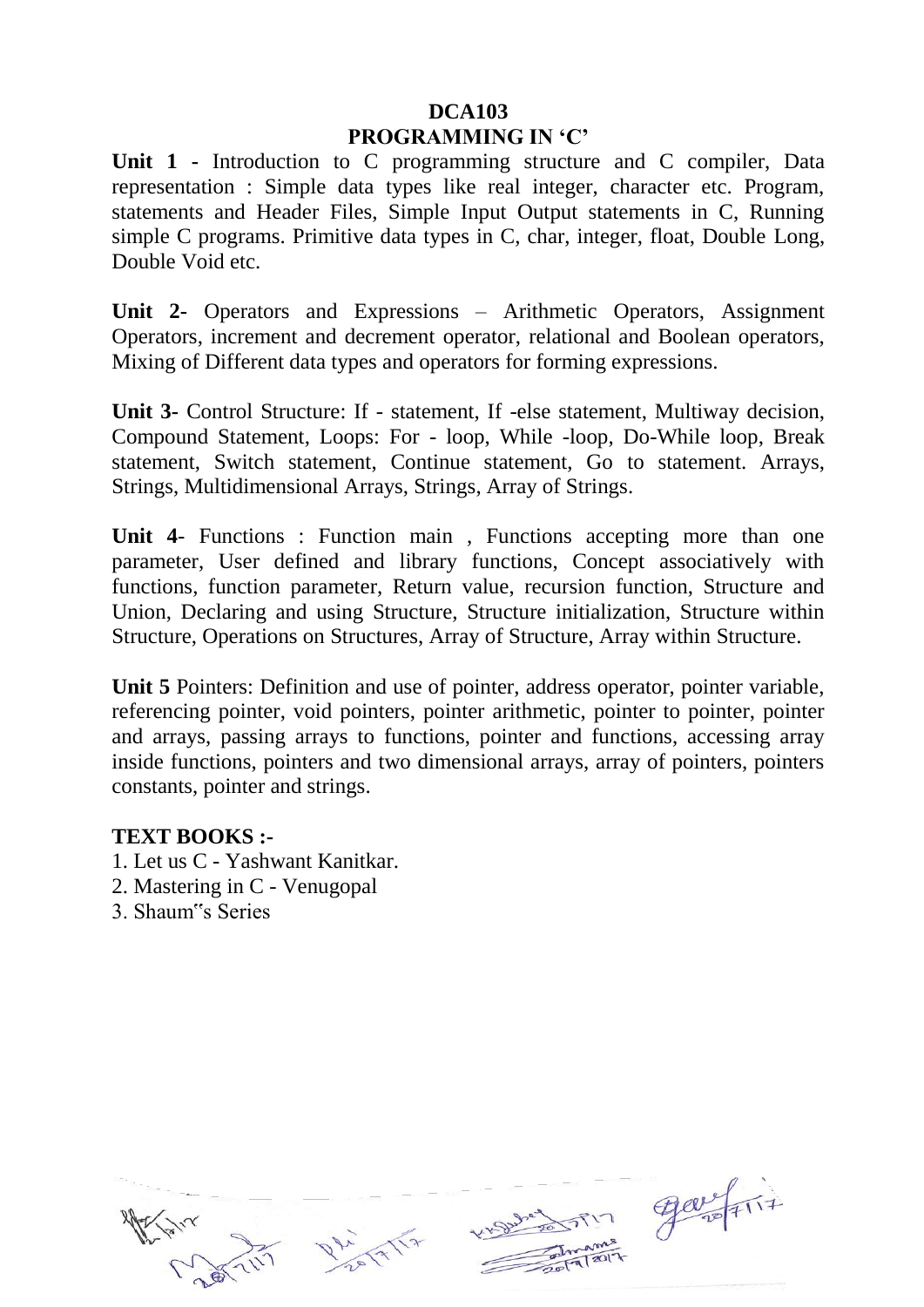#### **DCA104 : Practical based on DCA102 & DCA103 1 Scheme of Examination:-**

Practical examination will be two programs and a project demonstration. It will be of 3 hours duration. All programme with flowchart & algorithms. The distribution of practical marks will be as follows and

| Programme 1 (Word / Power point / Tally) |     |
|------------------------------------------|-----|
| Programme 2 (Excel / Access)             | 10  |
| Programme 3 (C Program)                  | 20  |
| Programme 4 (C Program)                  | 20  |
| Viva                                     | 25  |
| [Practical Copy + Internal Record]       | 15  |
| Total                                    | 100 |

2 Practical file should contain printed programs with name of author, date, path of program, unit no. and printed output.

3 In every program there should be comment for each coded line or block of code.

4 All the following programs or a similar type of programs should be prepared.

#### **List of Practical INPUT AND OUTPUT, FORMATTING**

1. Write a program in which you declare variable of all data types supported by C language. Get input from user and print the value of each variable with alignment left, right and column width 10. For real numbers print their values with two digits right to the decimal.

#### **LOOPS, DECISIONS**

- 2. Write program to print all combination of 1 2 3.
- 3. Write program to generate following pattern

| a) A B C D E F G |              | $\mathbf{C}$ ) | $^{\ast}$ |  |
|------------------|--------------|----------------|-----------|--|
| $ABC$ $EFG$      |              |                | $*$ *     |  |
| A B              | F G          |                | $* * *$   |  |
|                  | $\mathbf{G}$ |                |           |  |



Dhi Alla

Subart Min gave First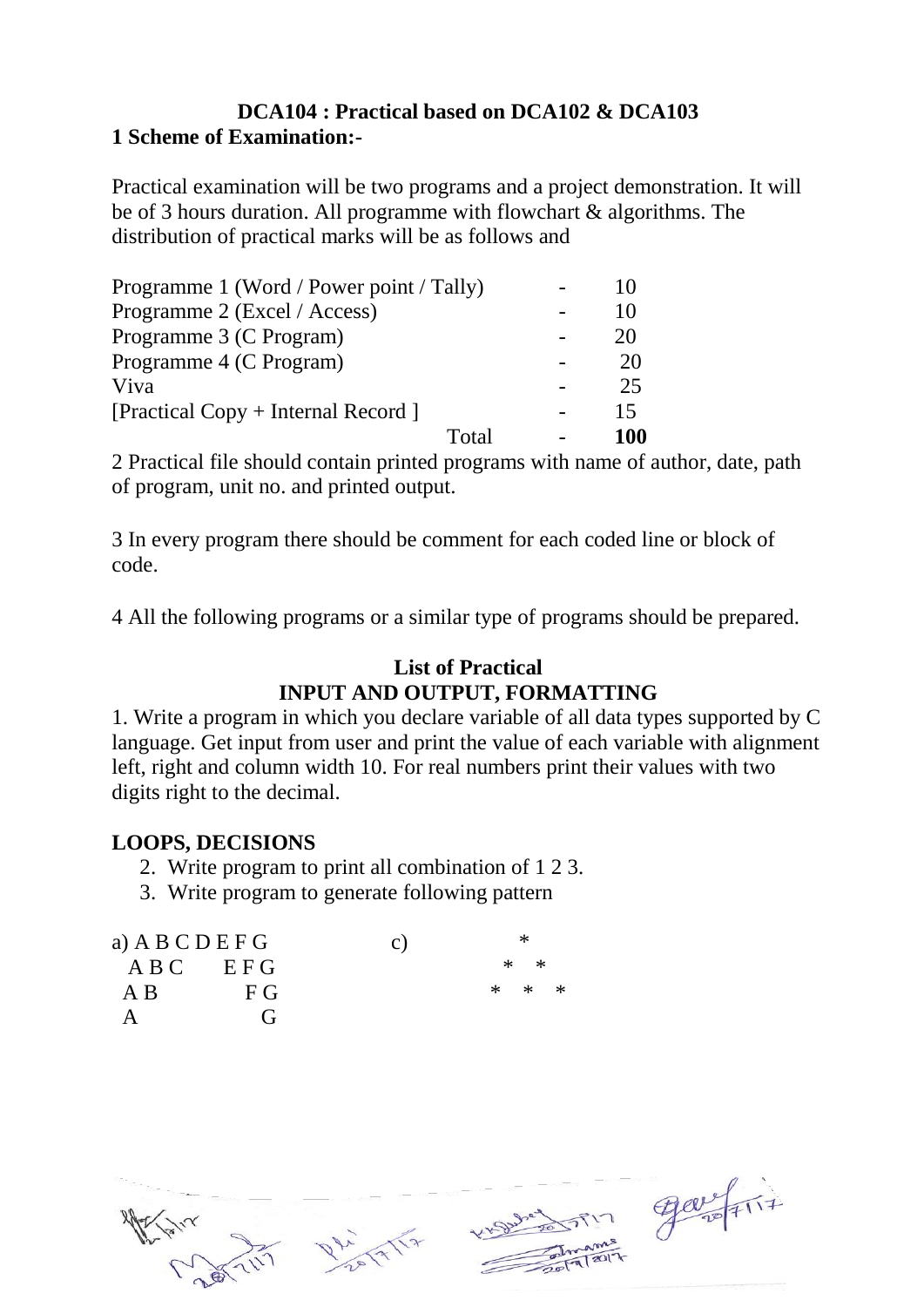| b) |     | d) |       |
|----|-----|----|-------|
|    | 12  |    | 121   |
|    | 123 |    | 1331  |
|    |     |    | 14641 |

- 4. Write main function using switch…case, if..else and loops which when called asks pattern type; if user enters 11 then first pattern is generated using for loop. If user enters 12 then first pattern is generated using while loop. If user enters 13 then first pattern is generated using do-while loop. If user enters 21 then a second pattern is generated using for loop and so on.
- 5. Write program to display number 1 to 10 in octal, decimal and hexadecimal system.
- 6. Write program to display number from one number system to another number system. The program must ask for the number system in which you will input integer value then the program must ask the number system in which you will want output of the input number after that you have to input the number in specified number system and program will give the output according to number system for output you mentioned.
- 7. Write a program to perform following tasks using switch…case, loops, and conditional operator (as and when necessary).
	- a) Find factorial of a number
	- b) Print Fibonacci series up to n terms and its sum.
	- e) Print prime numbers up n terms.
	- f) Print whether a given year is leap or not.

### **ARRAY**

- 8. Create a single program to perform following tasks using switch, if..else, loop and single dimension character array without using library function:
- a) To reverse the string.
- b) To count the number of characters in string.
- c) To copy the one string to other string;
- d) To find whether a given string is palindrome or not.
- e) To count no. of vowels, consonants in each word of a sentence and no. of punctuation in sentence.
- f) To arrange the alphabets of a string in ascending order.



FIT ELEVISITIE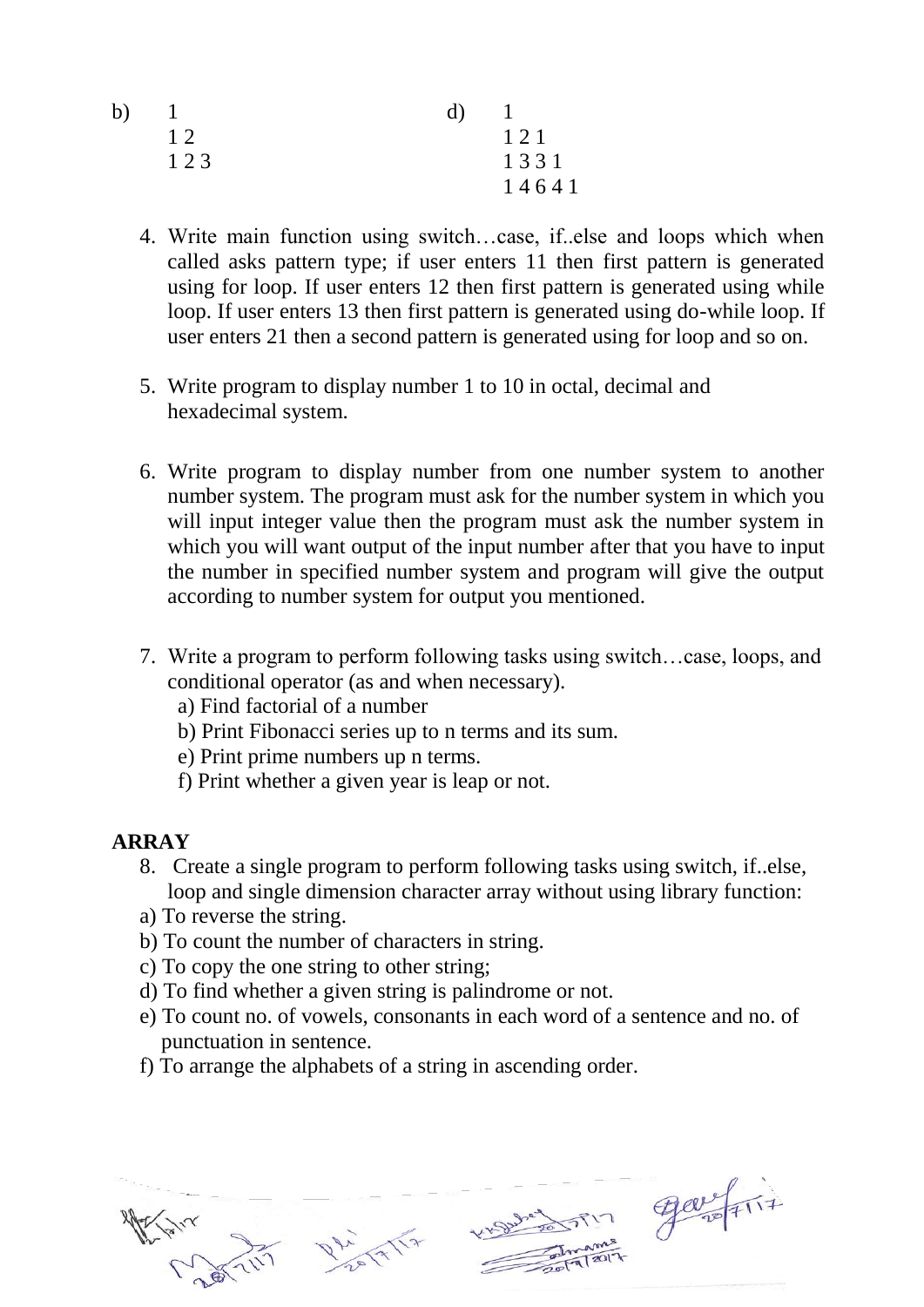- 9. Create a single program to perform following tasks using switch, if..else, loop and single dimension integer array: a) Sort the elements.
- 10.Write a program that read the afternoon day temperature for each day of the month and then report the month average temperature as well as the days on which hottest and coolest days occurred.
- 11.Create a single program to perform following tasks using switch, if..else, loop and double dimension integer array of size 3x3:
	- a) Addition of two matrix.
	- b) Subtraction of two matrix.
	- c) Multiplication of two matrix.
- 12.Create a single program to perform following tasks using switch, if..else, loop and double dimension character array of size 5x40:
	- a) Sorting of string.
	- b) Finding the largest string.
	- c) Finding the smallest string.

#### **FUNCTIONS**

- 13.Write program using the function power (a, b) to calculate the value of a raised to b.
- 14.Write a program to perform following tasks using switch…case, loops and function.
	- a) Find factorial of a number
	- b) Print Fibonacci series up to n terms and its sum.
- 15.Write a program to perform following tasks using switch…case, loops and **recursive** function.
	- a) Find factorial of a number
	- b) Print Fibonacci series up to n terms and its sum.
- 16.Write a function to accept 10 characters and display whether each input character is digit, uppercase letter or lower case letter.



Dhi 17/17

KISWAR STIM GOVERNATION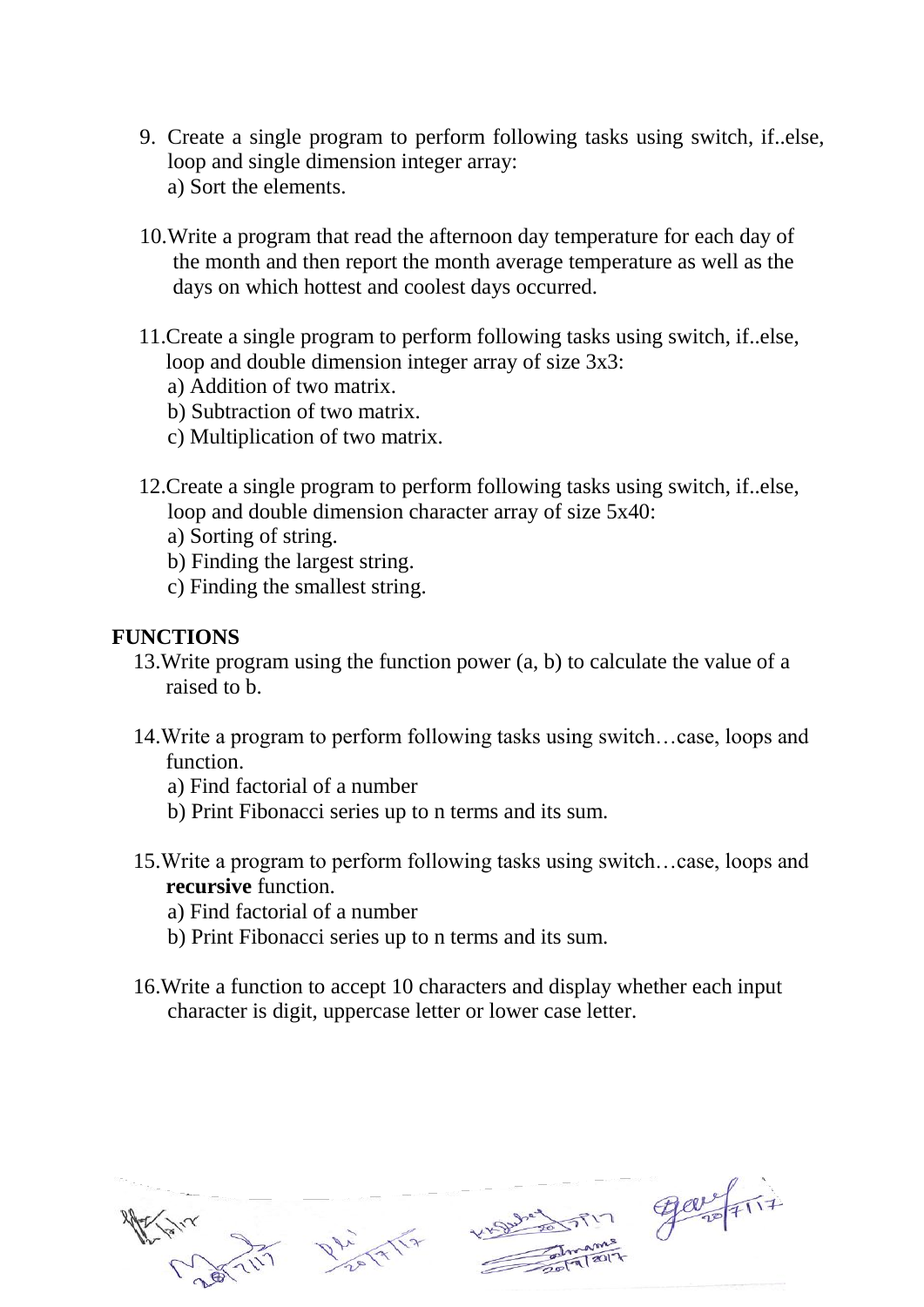#### **STRUCTURE**

- 17. Create a structure Student having data members to store roll number, name of student, name of three subjects, max marks, min marks, obtained marks. Declare a structure variable of student. Provide facilities to input data in data members and display result of student.
- 18. Create a structure Date with data member"s dd, mm, yy (to store date). Create another structure Employee with data members to hold name of employee, employee id and date of joining (date of joining will be hold by variable of structure Date which appears as data member in Employee Structure). Store data of an employee and print the same.
- 19. Create a structure Student having data members to store roll number, name of student, name of three subjects, max marks, min marks, obtained marks. Declare array of structure to hold data of 3 students. Provide facilities to displayresult of all students. Provide facility to display result of specific student whose roll number is given.

#### **POINTER**

20. Write a program of swapping two numbers and demonstrates call by value and call by reference.

21. Write a program in c using pointer and function to receive a string and a character as argument and return the no. of occurrences of this character in the string.

22. Write program to find biggest number among three numbers using pointer and function.

#### **List of Practical**

#### **MS- WORD**

#### **File New, Open, Save, Cut, Copy, Paste, Drag Drop, Bullets and Numbering, Undo, Redo, Find, Replace, Paragraph Formatting, Character Formatting and Page Formatting.**

**1**. Open a document. Type the following text and perform the tasks as instructed below:-

#### **Working with Word Processor**

As already mentioned, a word processor is a package that processes textual matter and creates organized and flawless documents. In addition to it a word processor not only remote all the limitations of typewriter but also offers various useful features that cannot be even dreamt of with typewriter.

Also if same textual matter is to be reproduced with minor changes, retyping the only option in typewriters.



Subation gavefire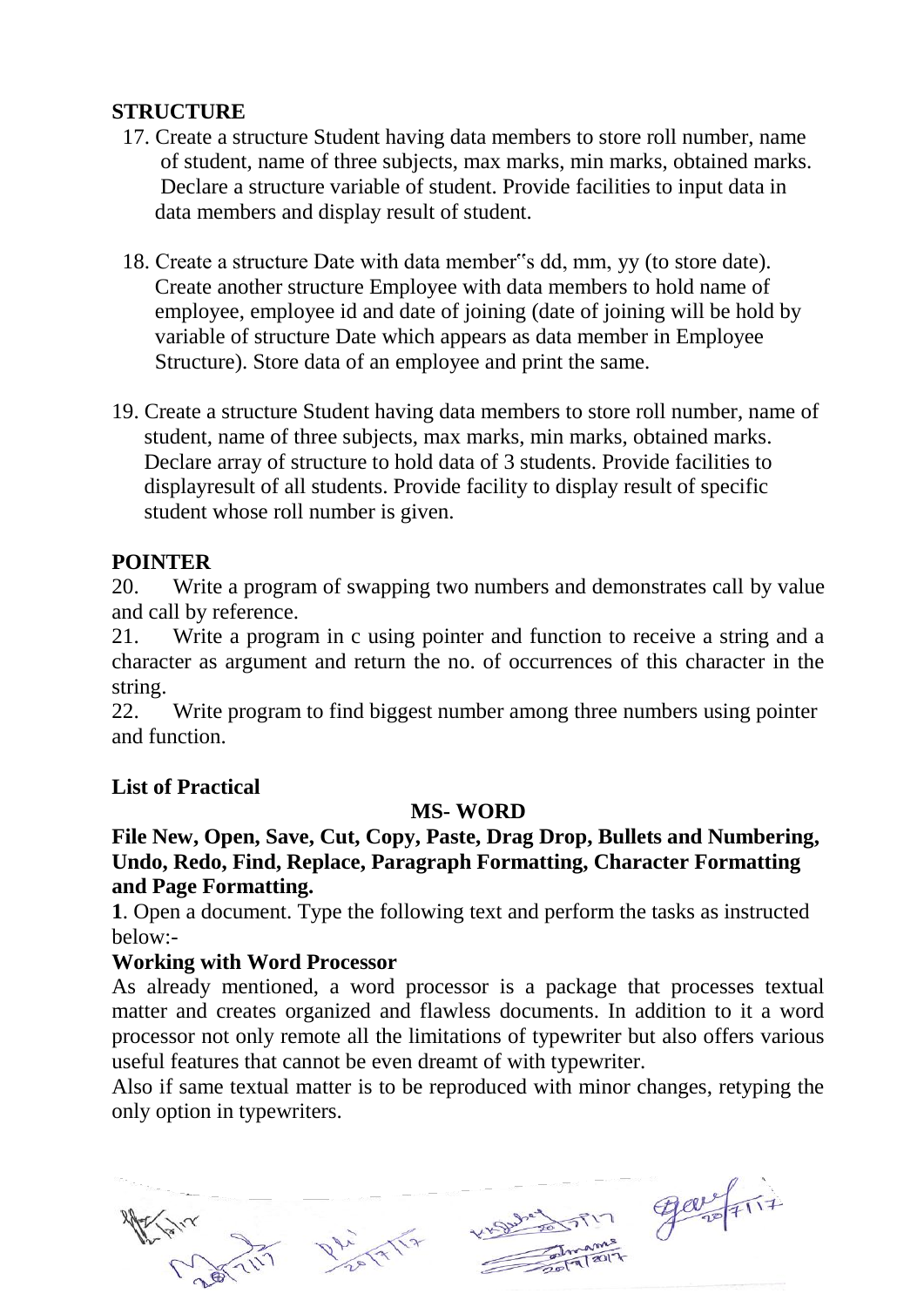The word processing (and word processor) originated way back in 1964 when special typewriters. Magnetic Tape Selectric typewriters (MIST) were launched by IBM (International Business Machines).

1. Insert the following text after the first paragraph

The main components of a word processing system are listed below:

- Computer
- Printer
- A word processing software
- 2. Save the document as Word1.doc
- 3. Move the second paragraph to the end of the document. Using darg  $\&$ drop.
- 4. Move the second paragraph in the end of the document using cut, paste operations.
- 5. Undo the above actions.
- 6. Now use Redo actions
- 7. Go to the End of the document ( in one step)
- 8. Go to the Beginning of document ( in one step)
- 9. Insert page break before the third paragraph.
- 10.Search the word "computer: in your document with options Match case, find whole words only.
- 11.Replace the word "typewriters" with "word processor"
- 12.Undo the above action
- 13.Remove All page breaks from your document
- 14.Change the magnification of your document to different percentages using zoom features.
- 15.Format the above written paragraphs and give the options as follows:
	- (1) Alignment justified
	- (2) Indentation: left 0.2 right:0.2
	- (3) Spacing: before 6 pt. after:6 pt.
	- (4) Special: first line by :0.4"
	- (5) Line spacing 1.5 lines.
- 16. Set the default tab stop to 0.3"
- 17. Set the margins to 1.25
- 18. Format the page using
	- 1. Left margin:0.5, right margin: 0.5
	- 2. Top margin:1.5, bottom margin:0.5
	- 3. Gutter Margin: 1indentation: left 0.2 right:0.2
	- 4. Header Margin:0.5

Dhi 17/17

MONARCTION ELOVERTI7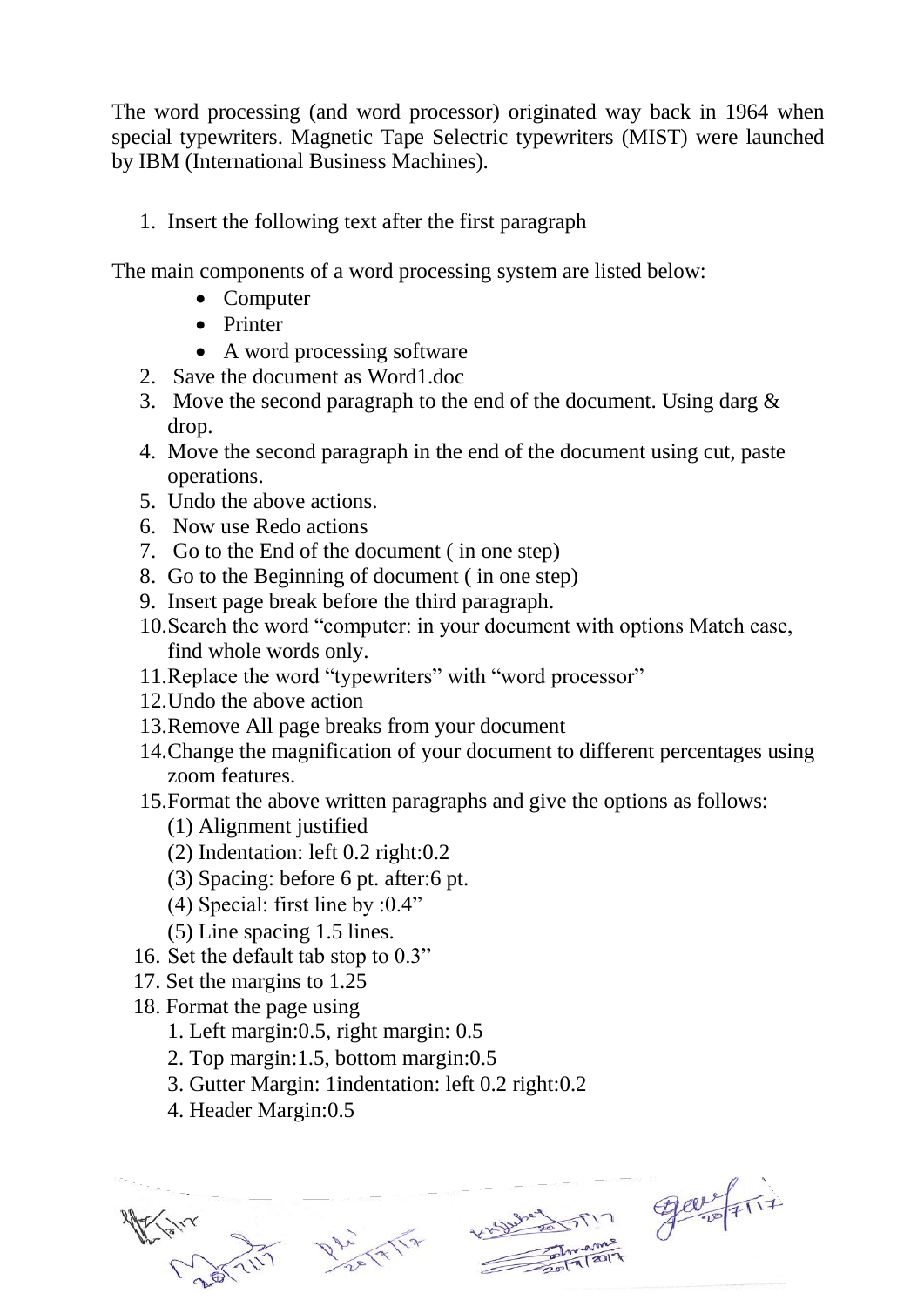- 19. Format the each occurrence of group of words "Word Processor" as bold, italic, under line and small caps using find and replace with formatting options.
- 20. Align the heading to Centre and make it bold, underlined and italicized.

#### **File New, Open, Save, Find, Replace, Paragraph Formatting, Character Formatting and Page Formatting.**

21. Type the text as show below and perform the tasks as directed:

**Computers** 

COMPUTER is an electronic device that processes data and gives meaningful information. Computers are being used in almost all the fields today EXPERT SYSTEMS HUMAN THINKING AND ARTIFICAL INTELLIGENCE Can computer think? AI at work Today: Natural Language programs and Expert Systems. THE IMPACT OF COMPUTERS ON PEOPLE The Positive Impact The Potential Dangers THE IMPACT OF COMPUTERS ON ORGANIZATIONS The information Processing Industry The Positive impact on Using Organizations The Potential Dangers for Using Organizations

- 1. Search for the word "Computer" in the entire document. All the occurrences of the given word are to be searched irrespective of the case.
- 2. In the above question note that word also searches "computerization and "computerisations". Now make sure that this time Word searches only for the word "computer" in the entire document.
- 3. Change the entire uppercase letter to lowercase.
- 4. Give a heading to the above written text, COMPUTERS IN TODAY"S WORLD"
- 5. Centre aligns the Heading text Computer that appears in first line.
- 6. Apply outside border to entire document.
- 7. Apply outside border to the just heading text.



Maria John Jan Frit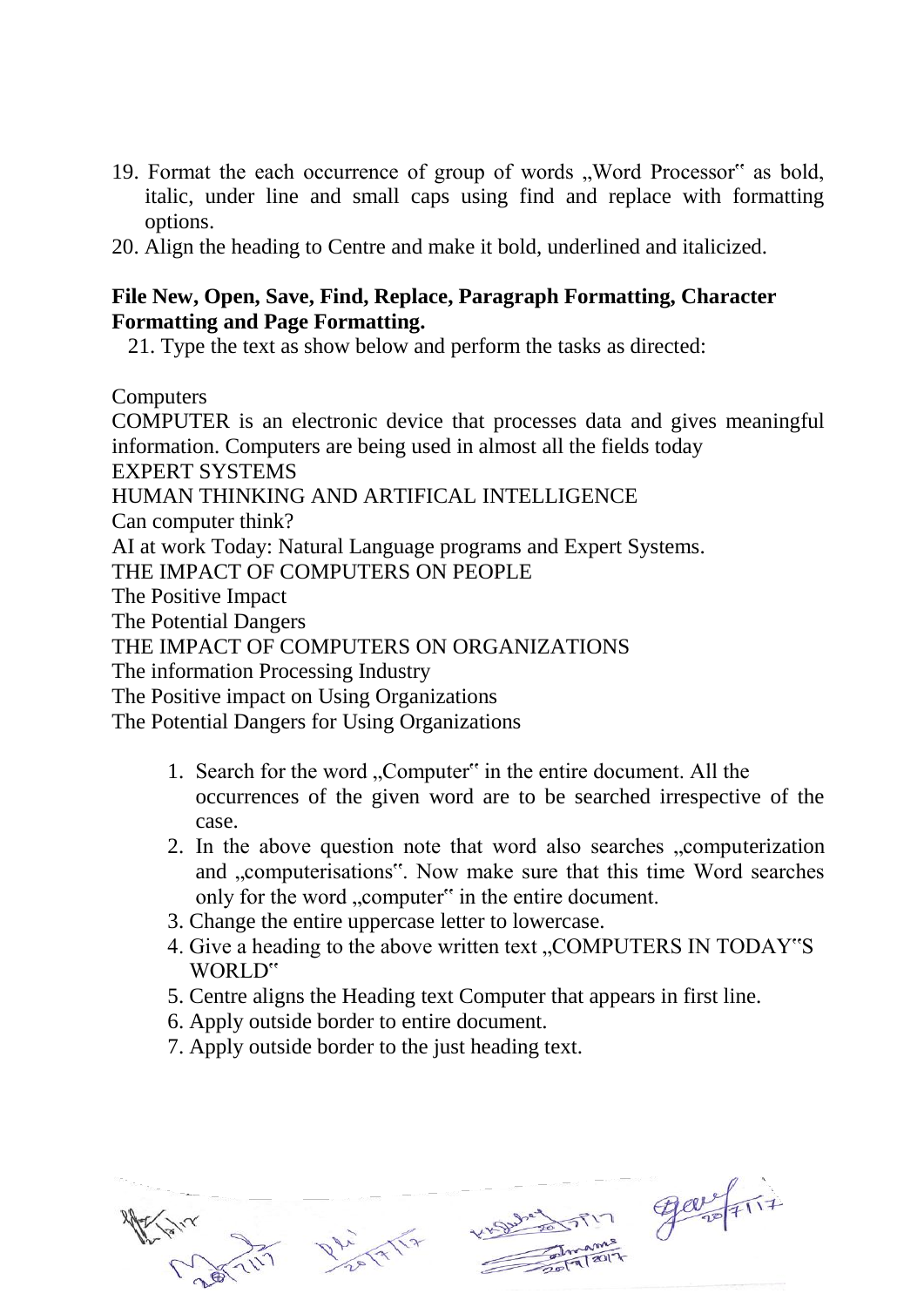- 8. Change page setup according to the following specifications Top margin: 1.5", bottom margin: 1.5" Gutter: 1", left margin: 1.5" Right margin: 1" Page width: 7.5", page height: 6.5 " Orientation: portrait
- 11.Give a header "Creations" and footer "The school of computing". The footer should also consist of page no"s.
- 12.Give appropriate commands for giving different header and footers for first page and odd & even pages.
- 11. Save and close the document.
- **3.** Write the following equations in MS-Word: 4H3PO3=3H3PO4+PH3 , PCL3+CL2=PCL5, (x+y)2=x2+y2+2xy
- **4.** Write the following equations in MS-Word: C2H5OH+PCL5=C2H5CL+POCL3+HCL,  $a \div b \neq 0$
- **5.** Write the following in MS-Word:
	- 1. Preheat the oven to 220°C.
	- 2. Copyright ©
	- 3. Registered ®
	- 4. Trademark ™

**6.** Create the following

table in MS-Word:

| <b>Name</b>    |            | Rahul |               |  |  |  |  |
|----------------|------------|-------|---------------|--|--|--|--|
| Roll No.       |            | 101   |               |  |  |  |  |
| <b>Subject</b> | <b>Max</b> | Min   | <b>Obtain</b> |  |  |  |  |
| Java           | 100        | 33    | 75            |  |  |  |  |
| Multimedia     | 100        | 33    | 70            |  |  |  |  |

7. Create a document in MS-Word. Set the watermark as Microsoft. Also write the following text as formatted below: easuring programming progress by lines of code is like measuring aircraft building progress by weight. --Bill Gates

8. Create the following:

Time is money



 $\pi$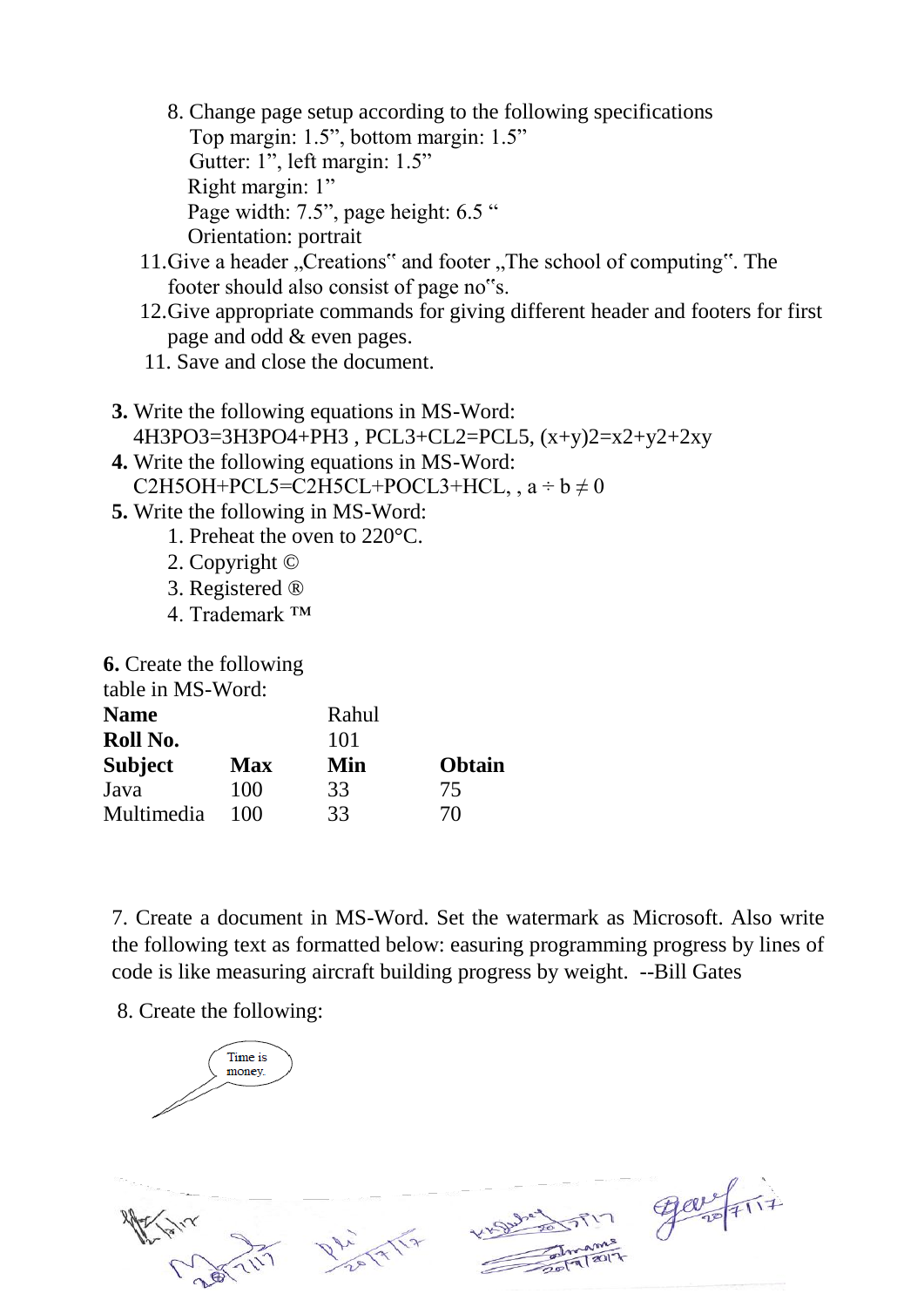

#### 9. Create the following:





#### 10. Create the following table in MS-Word:

Admission 2012-2013

| Course                  | <b>OC</b> | OΒ | MBC | SC/ST | Total |
|-------------------------|-----------|----|-----|-------|-------|
| <b>Computer Science</b> |           | 18 |     |       | 37    |
| Commerce                | 14        | 25 | h   |       | 50    |
| <b>Mathematics</b>      |           | ንበ |     |       |       |

11. Create Table as shown

|        | Car        |        |  |
|--------|------------|--------|--|
| Maruti | Omni Van   | 200000 |  |
|        | Maruti 800 | 242000 |  |
| Tata   | Sumo       | 390000 |  |
|        | Sierra     | 447000 |  |

12. Insert the following in MS-Word.



13. Insert the following in MS-Word.



 $\frac{900}{4117}$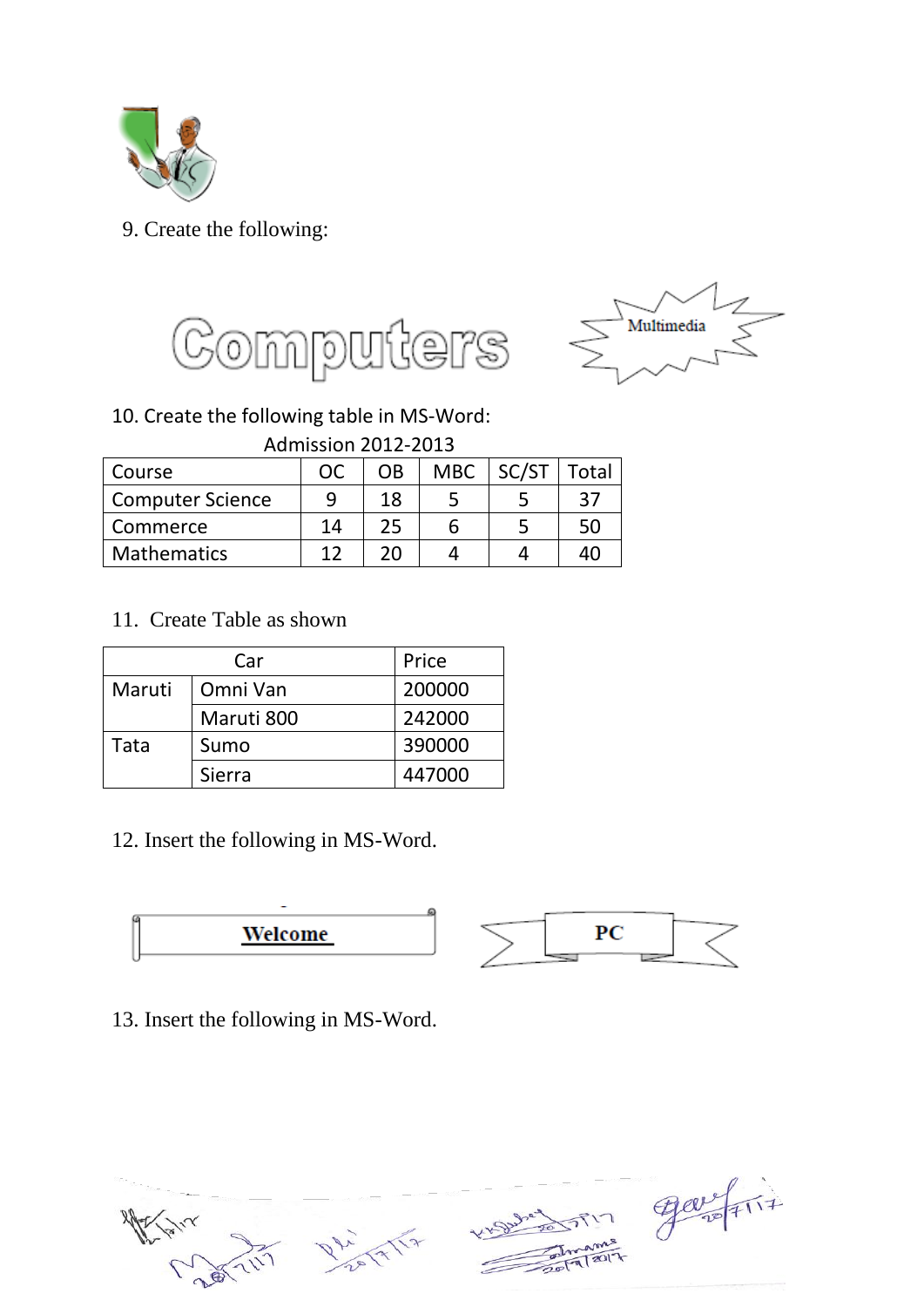



- 14. Write the following in MS-Word.
- This is sentencecase.
- $\triangleleft$  this is lowercase.
- ❖ THIS IS UPPERCASE.
- This Is Capitalise Each Word.
- tHIS IS tOGGLE cASE.
- 15. Create the following list in MS-Word:
- Actors
	- Bruce Willis
	- Gerard Butler
	- Vin Diesel
- Actress
	- Julia Roberts
	- Angelina Jolie
	- Kate Winslet
	- Cameron Diaz
- 16. Write the following in MS-Word:
	- 1. Cricket Players
		- A. Batsman
			- i. Sachin Tendulkar
			- ii. Rahul Dravid
		- iii. Virendra Sehwag
		- B. Bowler
			- a. Kumble
			- b. Zaheer Khan
			- c. Balaji

 $900 - 117$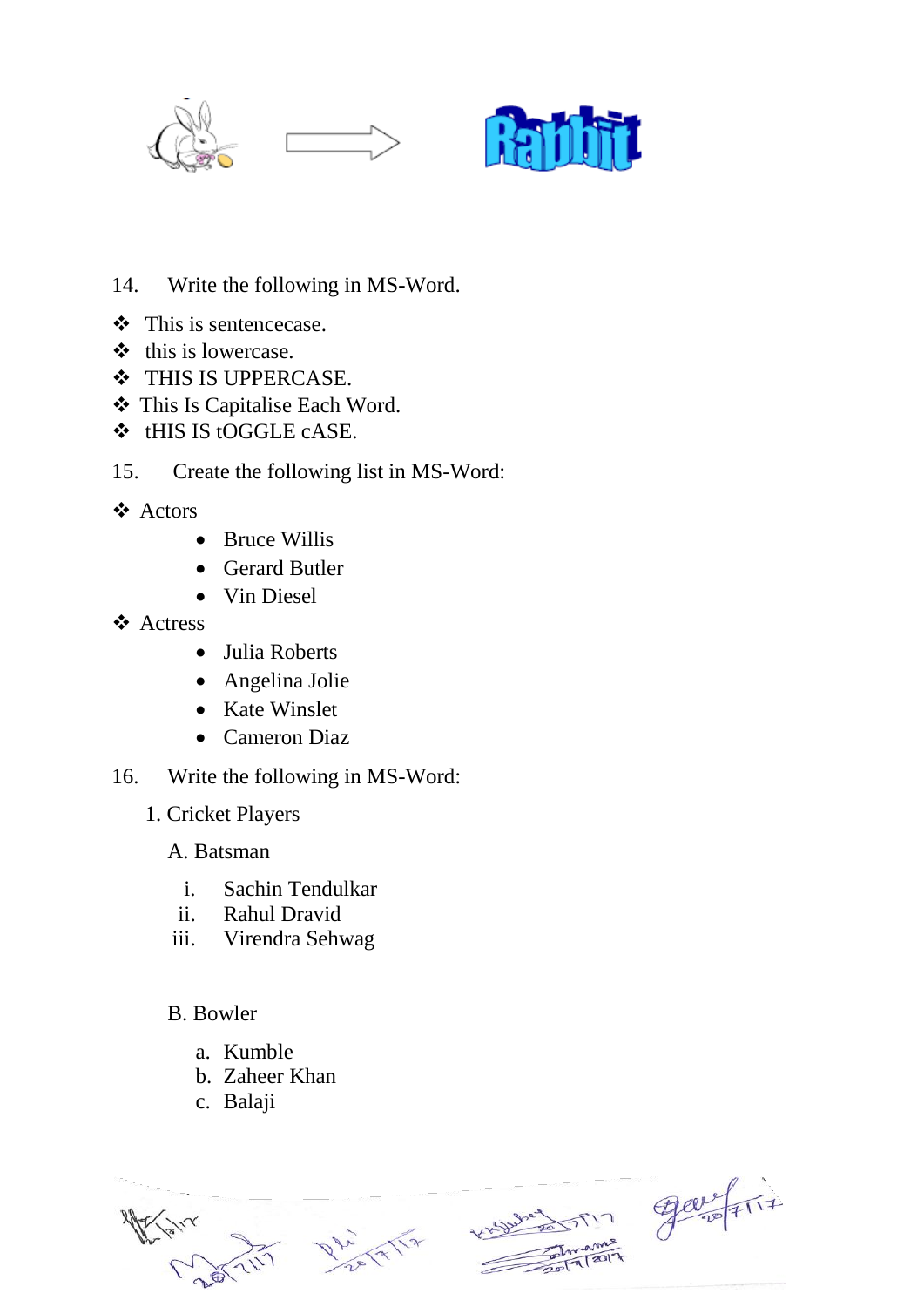- C. Spinner
	- a. Harbhajan
	- b. Kumble
	- c. Kartik
- 17. Write a letter to send invitation to your friend inviting on your birthday.
- 18. Create labels for your friends" address.

MS – EXCEL

1. Create the following worksheet and save the worksheet as wages.xls PACE COMPUTERS (ATC CEDT), Govt. of India

Payroll for Employee (Temporary)

| Today's date  |          |             | Pay Rate:   |
|---------------|----------|-------------|-------------|
| Worker's Name | Hired On | days Worked | Gross Wages |
| Kushagra      | 3-Mar-07 |             |             |
| Pradeep       | 4-Mar-07 |             |             |
| Puneet        | 5-Mar-07 |             |             |
| Rajeev        | 6-Mar-07 |             |             |

(I) Calculate days work and gross wages

|  |  |  |  | 2. Create the following worksheet and save the worksheet as wages.xls |  |
|--|--|--|--|-----------------------------------------------------------------------|--|
|  |  |  |  |                                                                       |  |

| Name Basic<br>(monthly)<br>(Rs.) | HRA(%<br>of basic) | DA<br>(Rs.) | Total Salary<br>(1997) | <b>Bonus</b><br>(Rs) | Total<br>Salary<br>(1998) | % (Increase) |
|----------------------------------|--------------------|-------------|------------------------|----------------------|---------------------------|--------------|
| Shirome5000                      | 10                 | 450         |                        | 1200                 |                           |              |
| Somya9000                        | 15.                | 800         |                        | 200                  |                           |              |
| Tanya7000                        | 12                 | 900         |                        | 1800                 |                           |              |

î. Calculate the total salary as sum of Basic salary, HRA ,DA, for each employee for 1997

ii. Calculate total salary for year 1998 as sum of salary of 1997 and bonus

Calculate % increase in salary from 1997 to 1998 iii.

### 3. Create a worksheet as follows<br>Pace computer (ATC CEDT) Govt. Of India

Payroll for employee (Permanent)

| $\cdots$ , and $\cdots$ are according to the second contract of $\cdots$ |     |        |       |            |  |  |
|--------------------------------------------------------------------------|-----|--------|-------|------------|--|--|
| Empcode<br>name                                                          | doj | salary | bonus | net salary |  |  |
|                                                                          |     |        |       |            |  |  |

| F001 | Meenu  | 3-Mar-95 | 5000 |  |
|------|--------|----------|------|--|
| F002 | Manoj  | 4-Mar-06 | 4000 |  |
| E003 | Preeti | 3-Mar-95 | 4800 |  |
| E004 | Sumita | 6-Mar-07 | 7500 |  |

i. allow bonus 8000 to employee having service >2 year other vise allow bonus 3000

ii. find net salary as sum of bonus and salary

 $\sqrt{17}$ 

Republic of the Content of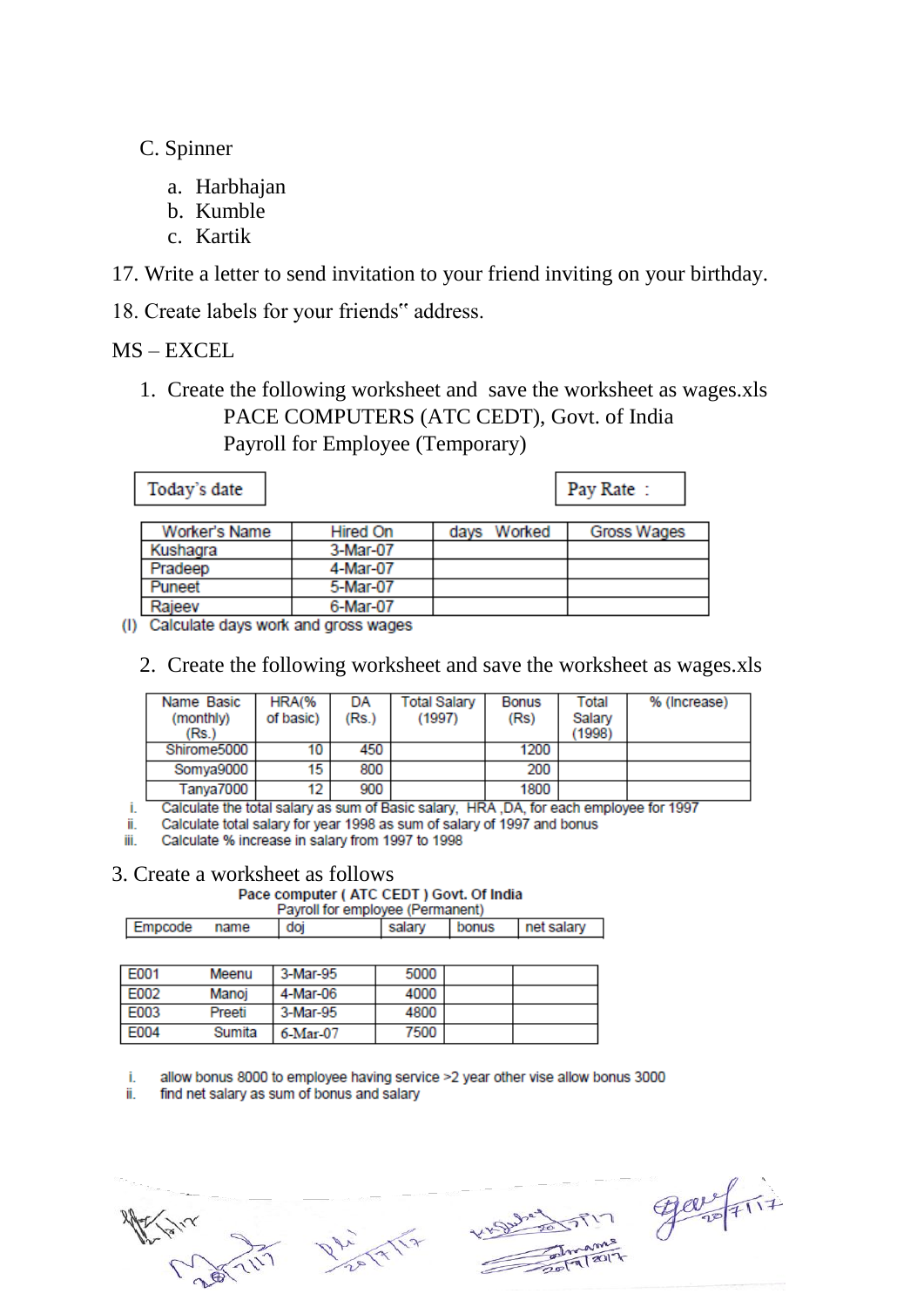4. create the worksheet as follows

| <b>Roll No</b> | <b>Name</b> | English | <b>Maths</b> | Total | Average | <b>Division</b> |  |
|----------------|-------------|---------|--------------|-------|---------|-----------------|--|
| 101            | Kushagra    | 95      | 99           |       |         |                 |  |
| 102            | Ajay        | 92      | 95           |       |         |                 |  |
| 103            | Vijay       | 70      | 69           |       |         |                 |  |
| Class Average  |             |         |              |       |         |                 |  |

- i. find Total of two subject for each student
- ii. find average of two subject for each student
- iii. find class as average of average column
- iv. find division of student as first, second, third, assume percentage of division of your own and maximum marks in each student as 100
- v. Apply conditional formatting for division column, first division should be in bold, second division should be in italic and third division should be underline

1. Create macro in excel to make selected cell, bold, italic outside bordered and center across select

2. create bar chart with given data

|        | 2001 | 2002 | 2003 |
|--------|------|------|------|
| Tea    | 19   | 23   | 25   |
| Coffee | 22   | 24   | 22   |
| Sugar  | 45   | 40   | 45   |

- i. Provide heading production detail
- ii. Provide z axis title; lacks metric tone
- iii. Provide x axis title year



PIN ELEVATION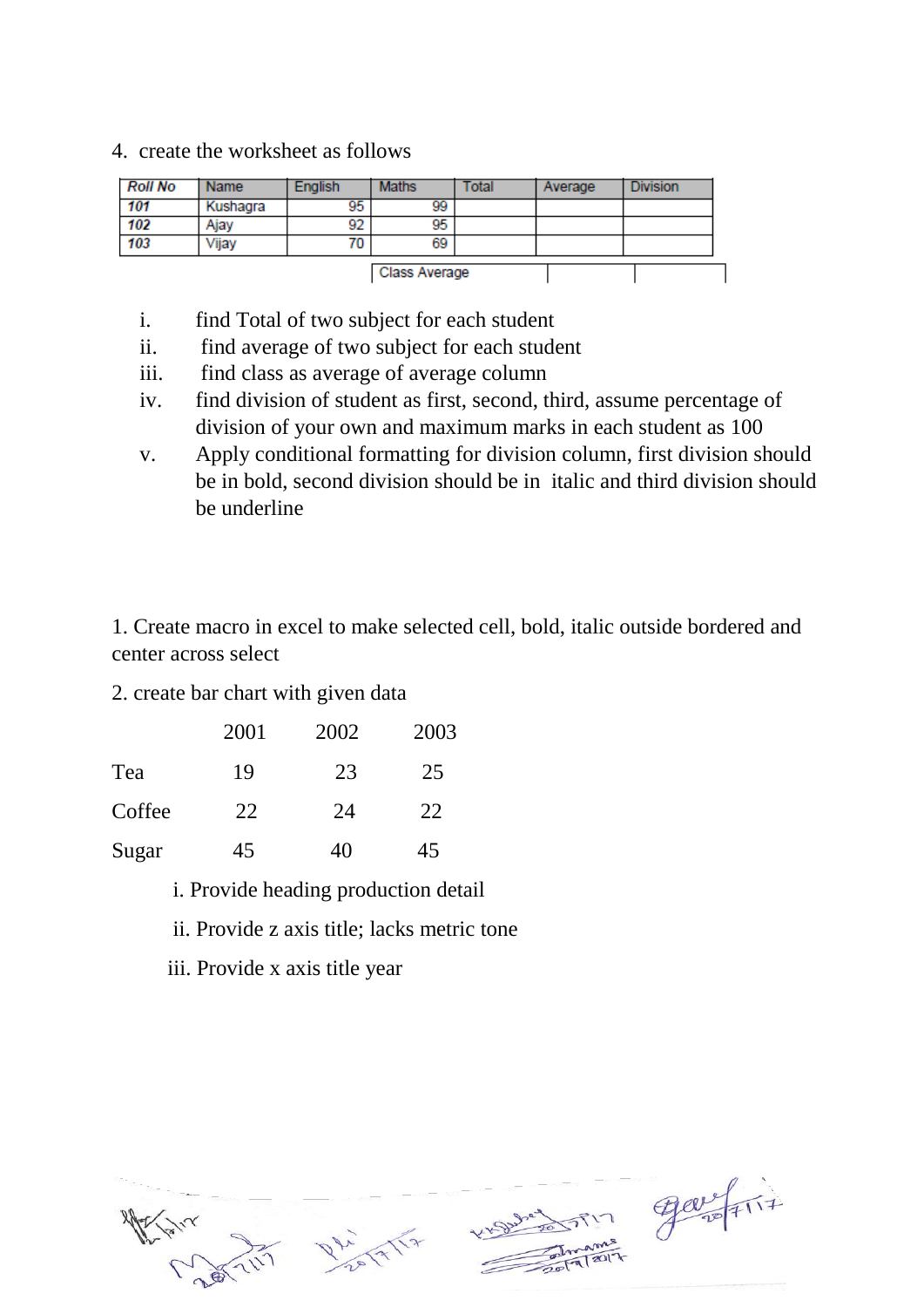3. Create a table with column heading as shown below and using form perform data entry of records.

| Zone           | Department                                         | Employee | Salary |
|----------------|----------------------------------------------------|----------|--------|
| West           | Marketing                                          | Mukesh   | 10500  |
| East           | Sales                                              | Rahul    | 20000  |
| South          | Marketing                                          | Suresh   | 5500   |
| North          | Marketing                                          | Anju     | 25000  |
| South          | Sales                                              | Neeraj   | 8000   |
| North          | Sales                                              | Ajay     | 8000   |
| South          | Marketing                                          | Mahesh   | 7500   |
| West           | Sales                                              | Rajesh   | 4500   |
| $\mathbf{i}$ . | Sort the data according to Zone then by Department |          |        |
|                |                                                    |          |        |

ii. ii. Use group and outline feature to show  $&$  hide details

4. Create a table with column heading as shown below and using form perform data entry of records.

| Zone         | Department   | Employee | Salary |
|--------------|--------------|----------|--------|
| West         | Marketing    | Mukesh   | 10500  |
| East         | <b>Sales</b> | Rahul    | 20000  |
| South        | Marketing    | Suresh   | 5500   |
| <b>North</b> | Marketing    | Anju     | 25000  |
| South        | <b>Sales</b> | Neeraj   | 8000   |
| <b>North</b> | <b>Sales</b> | Ajay     | 8000   |
| South        | Marketing    | Mahesh   | 7500   |
| West         | <b>Sales</b> | Rajesh   | 4500   |

- i. Use filter command to show records having zone: West
- ii. Use filter command to show records having zone: West and salary less than 5000
- iii. iii. Use filter command to show records having salary greater than 10000



Dhi 17/17

Western gargerit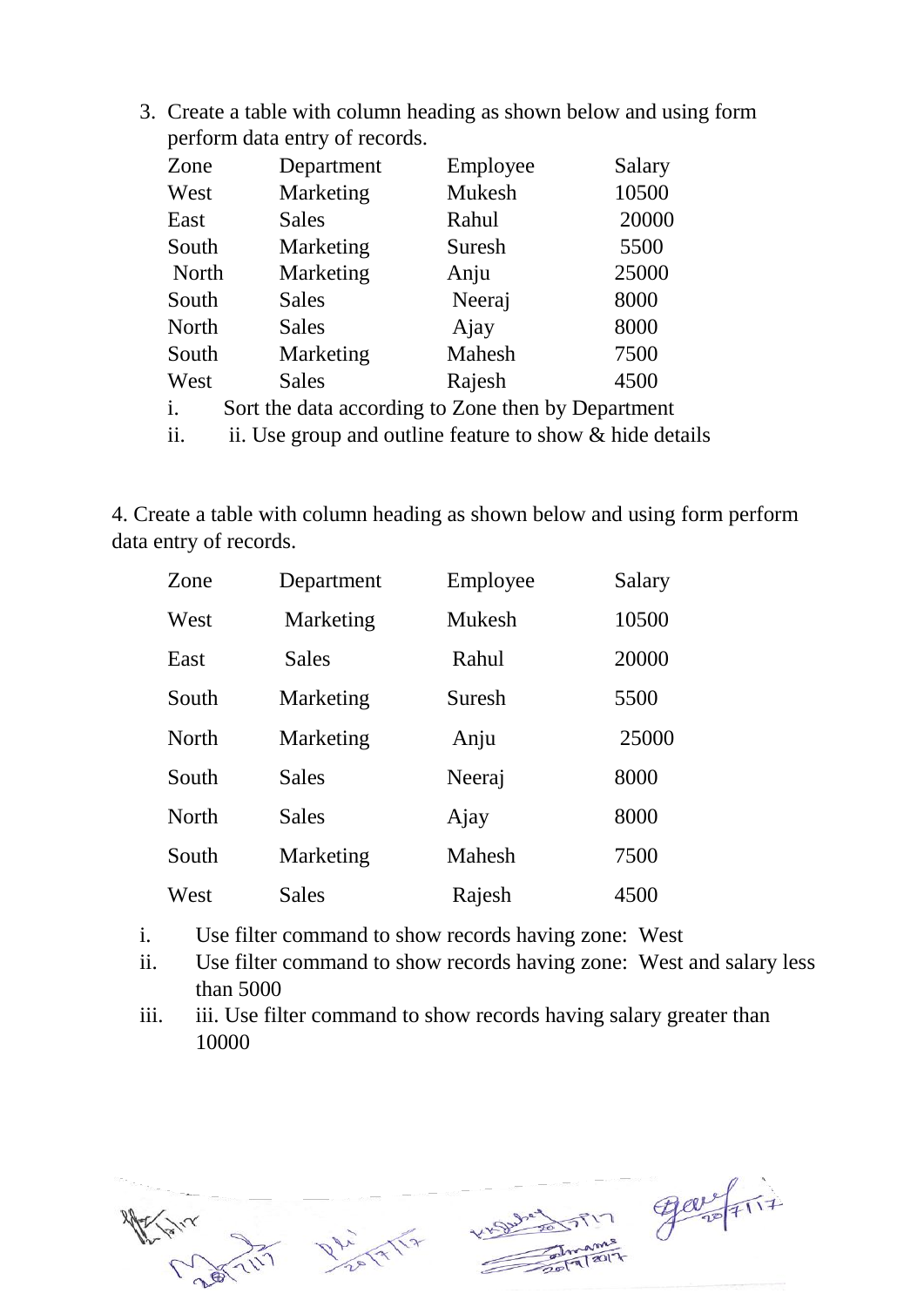5. Create pivot table using Data of exercise 8

1. Suppose a database exists in ms-access you are required to import the data. How will you?

6. Create a able using feature

Principle 1500 Rate 4% Time 5

| 300 |     |     |     |
|-----|-----|-----|-----|
| 1%  | 45  | 60  | 75  |
| 2%  | 90  | 120 | 150 |
| 3%  | 135 | 180 | 225 |

13.Using goal seek feature find out the interest rate it must be to earn interest 500

Principle 1500 Rate 4% Time 5 Interest 300

- MS-Access
- Q.1. Create the following table in MS-Access:

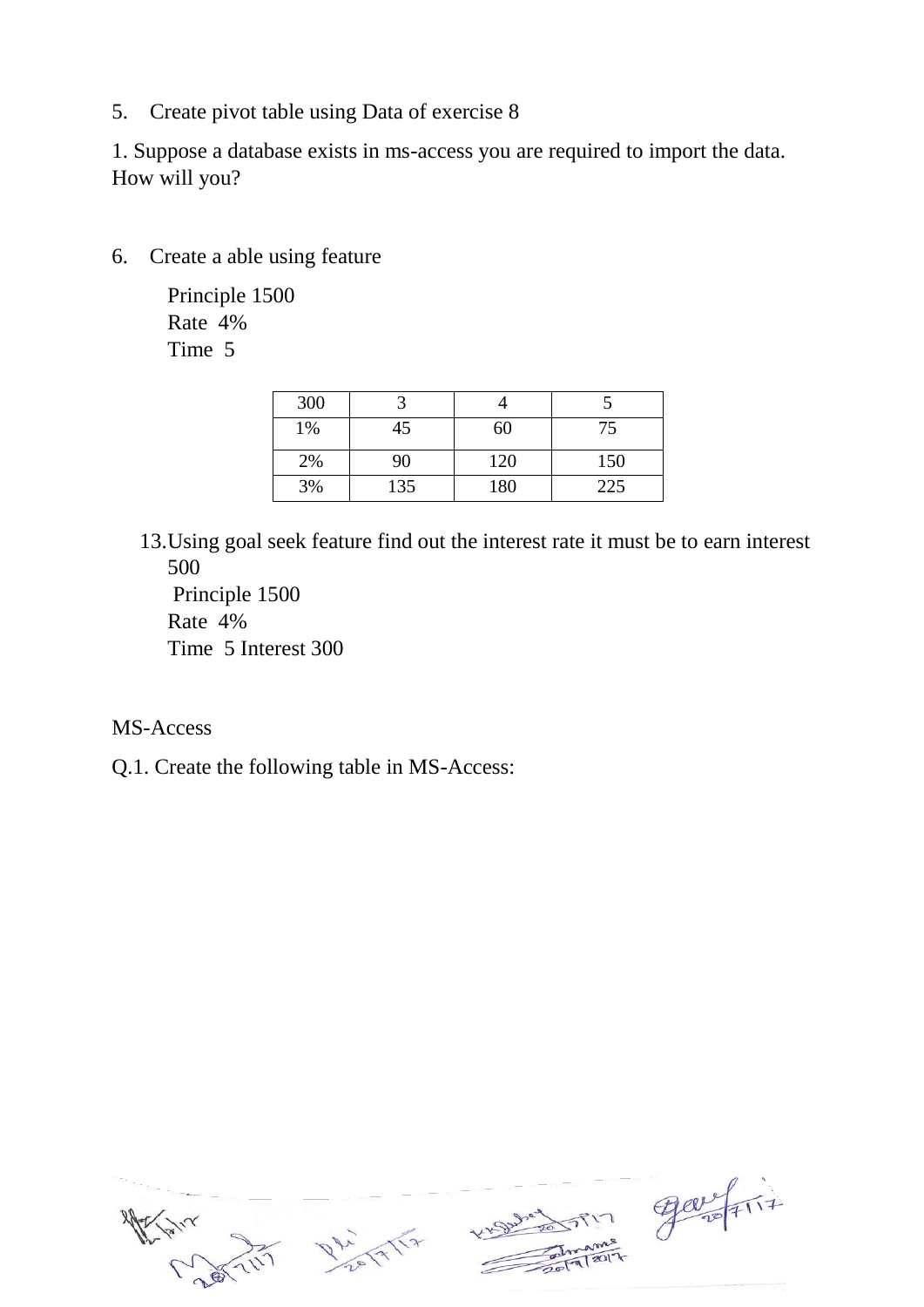| <b>Field Name</b>      | Data Type  | <b>Description</b>                              |
|------------------------|------------|-------------------------------------------------|
| ContactID              | AutoNumber | Primary Key                                     |
| ContactType            | Text 50    | Type of contact (Wholesale, dealer, other)      |
| Name                   | Text 50    | Contact's first name                            |
| Company                | Text 50    | The Contact's employer                          |
| Address                | Text 50    | Contact's address                               |
| City                   | Text 50    | Contact's city                                  |
| State                  | Text 50    | Contact's state                                 |
| ZipCode                | Text 50    | Contact's zip code                              |
| Phone                  | Text 50    | Contact's phone                                 |
| Fax                    | Text 50    | Contact's fax                                   |
| E-Mail                 | Text 100   | Contact's e-mail address                        |
| LastSalesDate          | Date/Time  | The most recent date the contact purchased      |
|                        |            | something                                       |
| <b>DiscountPercent</b> | Number     | The customary discount provided to the customer |
| <b>Notes</b>           | Memo       | Notes and observations regarding this customer  |
| Active                 | Yes/No     | Whether the customer is still buying or selling |
|                        |            | products                                        |

Q.2. Create the following tables in MS-Access with the refential integrity-foreign key:

#### 1. tblProducts

Primary Key - ProductID

| ProductID   Description   Category   Quantity   Cost   RetailPric   Produc   SalePric   Taxable |  |  |         |  |
|-------------------------------------------------------------------------------------------------|--|--|---------|--|
|                                                                                                 |  |  | tNumb e |  |
|                                                                                                 |  |  |         |  |

#### 2. tblSalesLineItems

Primary Key - SalesLineItemID

SalesLineItemID | InvoiceNumber | ProductID | ProductNumber | Quantity | Description | Price | Discount

3. tblSales

Primary Key – InvoiceNumber

InvoiceNumber | SaleDate | InvoiceDate | Buyer | PaymentMethod | TaxLocation | TaxRate

#### **MS PowerPoint**

- Q 1 Create a PPT of Atleast 10 Slides with one slide for comparison, one slide displaying a chart with the table.
- Q 2 Create a PPT presentation use rehearse timing for the slide show





Welchert 1717 gavefilt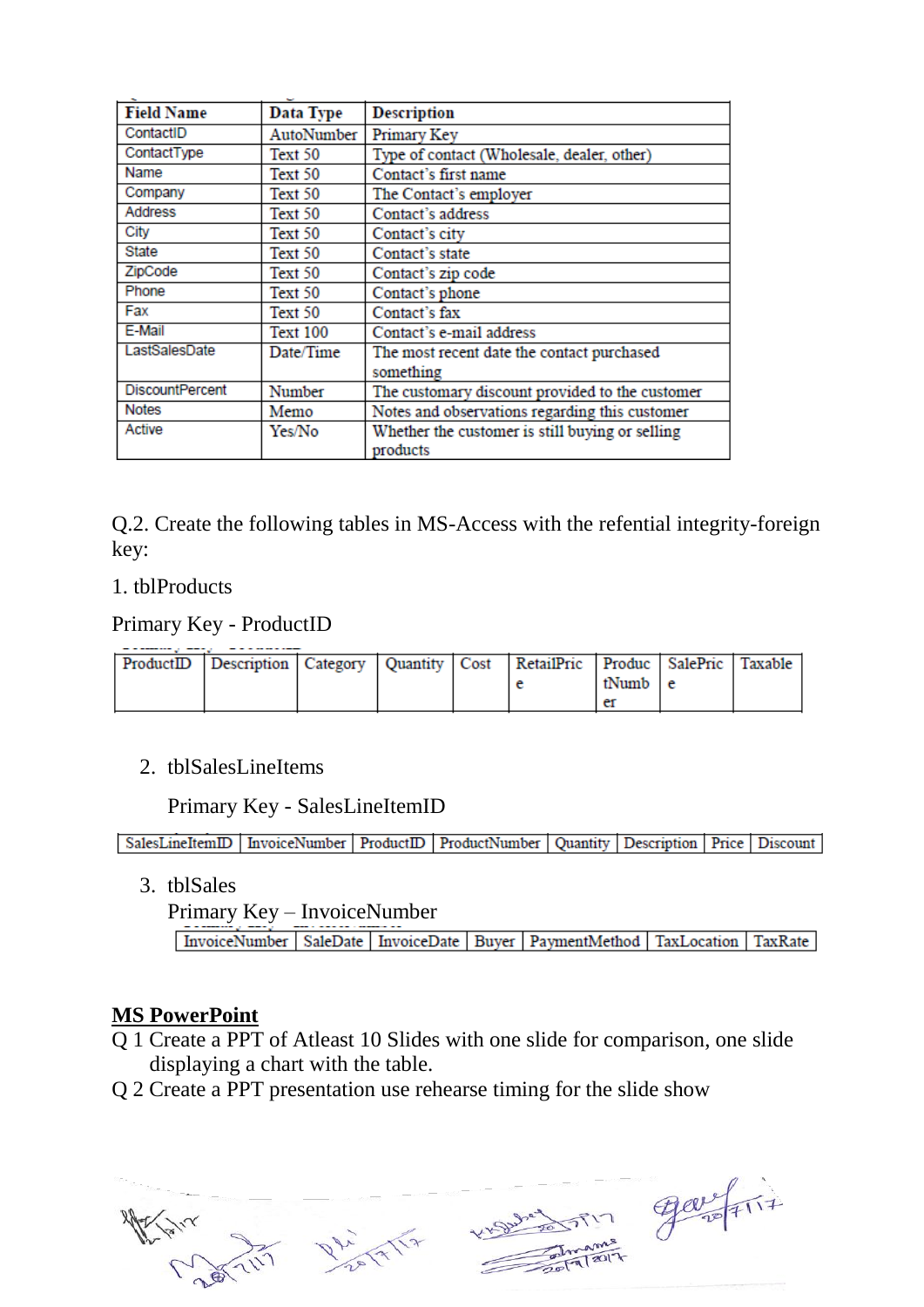Q 3 Create PPT presentation slide import sound and video clips.

Q 4 Create PPT presentation with hyperlinking.

Q 5 Create PPT presentation and apply themes and transitions.

#### **Tally**

Preparing Balance Sheet for various companies.

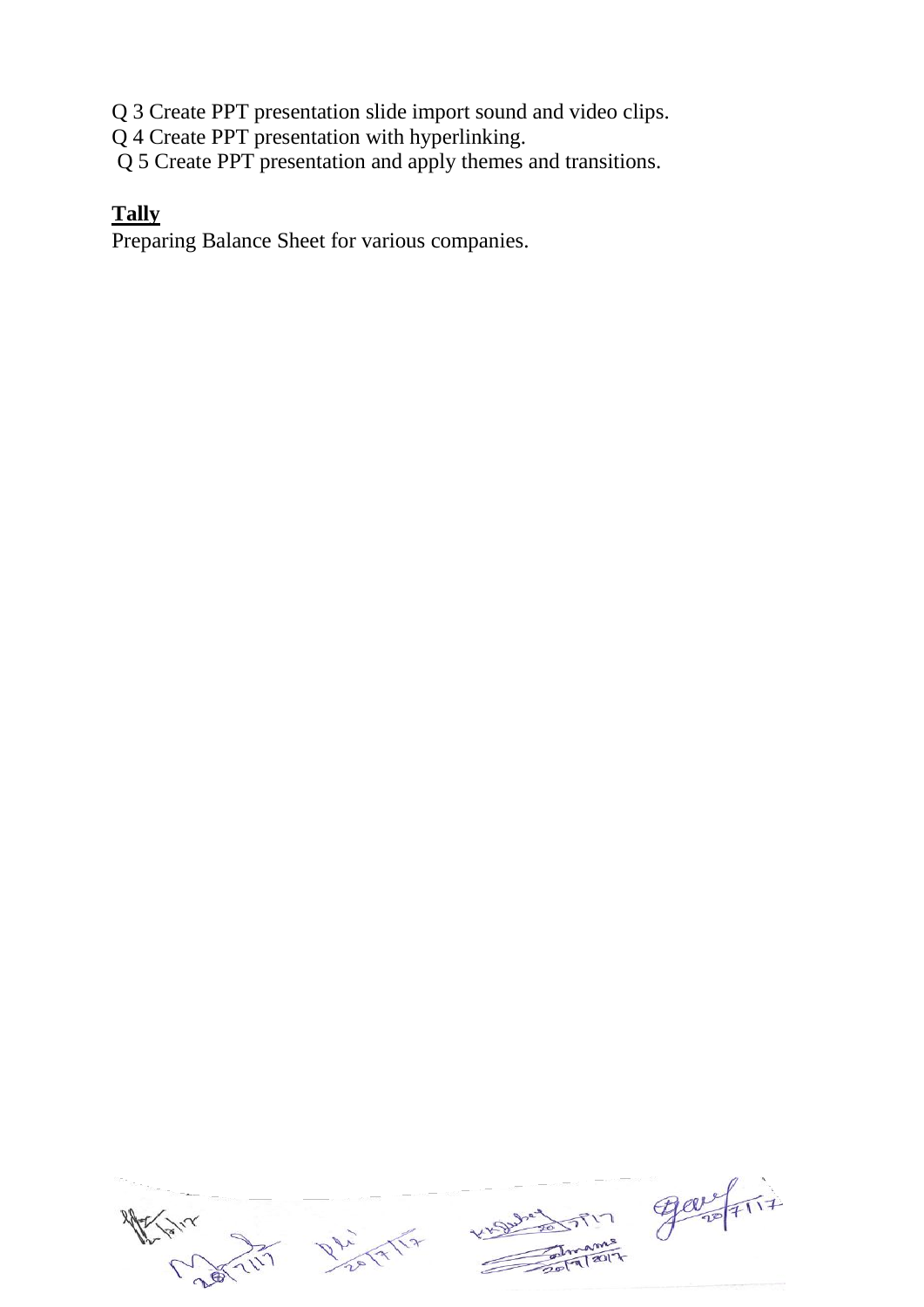Second Semester - DCA105 : GUI - Programming in Visual Basic. DCA106 : E- Commerce DCA107 : HTML & Internet Applications. DCA108 : Practical based on DCA105 & DCA107.

### **DCA105 GUI - PROGRAMMING IN VISUAL BASIC**

#### **UNIT - I**

Introduction to visual Basic: Hardware requirements, features of VB, Editions of Visual Basic, and Event Driven Programming vs procedure oriented programming. Introduction to Integrated Development Enviroment. Basic concepts of Visual Basic programming: Controls, properties, methods, events, forms, projects. Creating Executable files.

Variables, constants, data types, data conversion function., scope of variables Operators.

#### **UNIT - II**

Control Structure : Conditional / branching statements : If...else..endif, Select case Looping statements: do.. while, for.. next, for each, exiting a loop, goto statement, msgbox and input box functions.

Arrays: types of arrays, array manipulation, Working with standard controls. Working with control array, various key and mouse events, using drag and drop concepts.

#### UNIT – III

Procedure and Functions: types of function, library function, date and time function, format function, and string related function, validation function. Creating user defined function & procedure, call by value and call by reference, concept of recursion, working with basic module, class module and form module.

#### UNIT – IV

Working with Advanced Controls: toolbar, status bar, tabbed dialog controls, progress bar, animation controls, dtpicker, calendar, common dialog control. SDI & MDI Application: creating MDI application, menu editor: defining menu &

PIN ELEVATION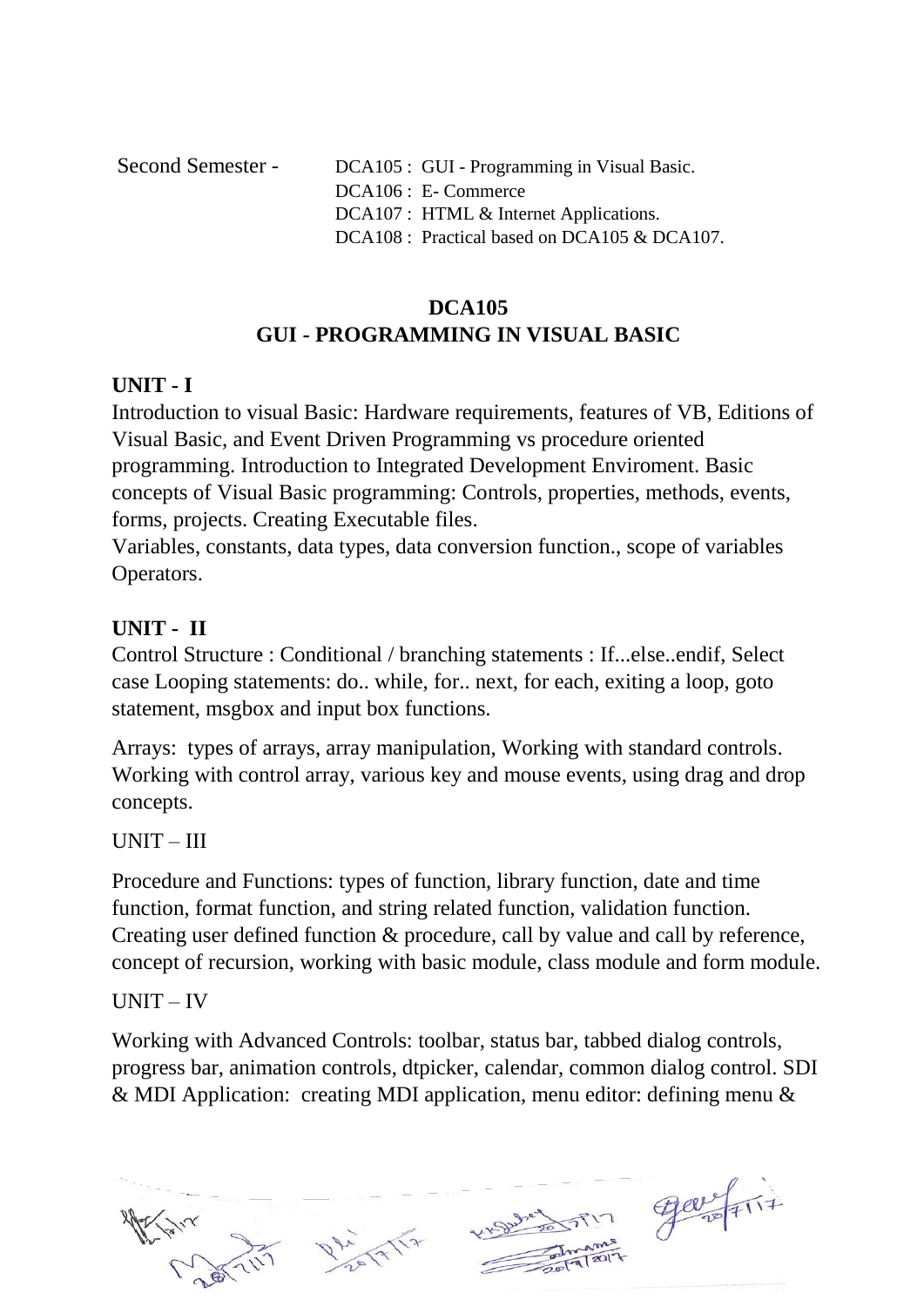popup menu, sub main, startup objects. Working with graphics control and using grphic methods.

#### UNIT- V

Data Access Using the ADO Data Control: Basic concepts of relational database, visual data manager, introduction to SQL, concept of ODBC, Overview of DAO and RDO, Using DAO and RDO to access data. ADO features, difference among ADO, DAO and RDO, accessing and manipulating database using ADO, ADO object hierarchy, concept of recordset and its type, connection object, command object.

#### BOOKS RECOMMENDED :

- 1. Introduction to OOP & V.B. V.K. Jain (Vikas Publisher]
- 2. Data Base Management System Alexies & Mathews [ Vikas publication
- 3. Programming in Visual Basic G.B. Sahoo & Rita Sahoo BPB Publications.
- 4. Programming in VB 6.0- Bradley TM Hill.

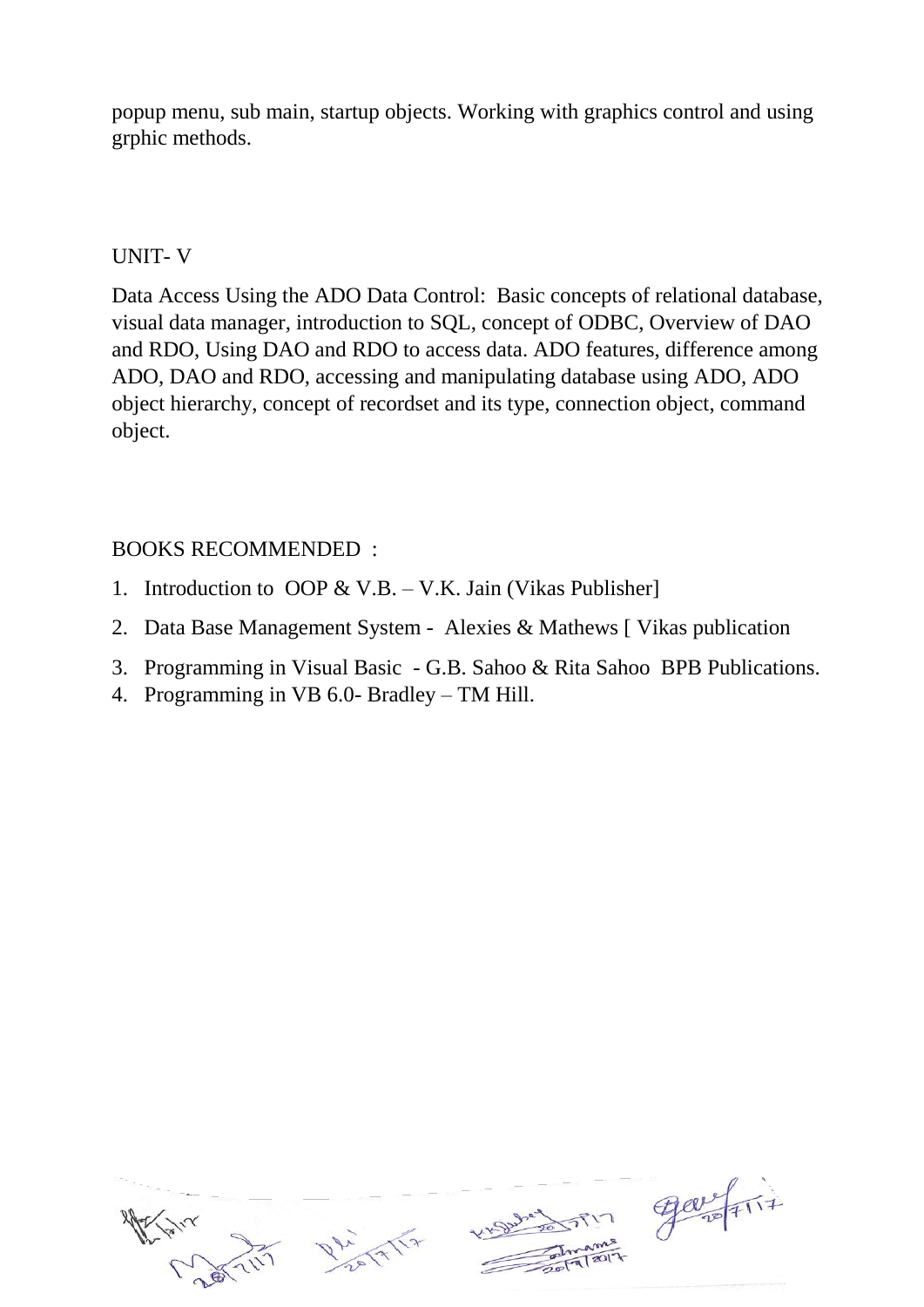### **DCA106 E- Commerce**

Unit – I: Introduction to Electronic Commerce –The scope of E-commerce; Size, growth and future projection of E-commerce market Worldwide and in India; Internet and its impact on traditional businesses; Definition of E-commerce; Business models in E –Commerce environment; Case studies.

**Unit – II :** Emergence of E-commerce - E-commerce on private networks, Electronic Data Interchange (EDI), What is EDI, EDI in action, EDI basics, EDI standards, financial EDI, FEDI for international trade transaction, FEDI payment system within the US, ACH credit transfer payment system FEDI, application of EDI, benefits of EDI, Electronics Payment system, E-commerce on the web, E-commerce in India,

**Unit – III :** Internet, Security and E-Commerce: Security of Data/Information in Internet/web environment; Client security, Network security; Virus protection and Hacking; Security Measures: Authentication, Integrity, Privacy, Non-repudiation; Public information, Private information, firewall tunnels, encryption, secret key encryption, public key encryption, digital signature.

**Unit – IV:** E-commerce Payment Systems – E-Commerce Payment Models: Pure and Hybrid ECommerce Payment Models; Credit Card; Debit Cards; Pre-paid Card; Online debit to the accounts; and Alternative Payment Systems employing Electronic Clearing System of Reserve Bank of India.

**Unit – V :** Types of E-commerce Business–to-Business (B2B), Business-to-Consumer (B2C); Business-to-Business-to-Consumer (B2B2C) and Consumer-to-Consumer (C2C) E-Commerce , Inter organizational transaction; Business transaction cycle, different types of transactions in Ecommerce environment; Electronic markets, advantages and disadvantages of E-Market, Future of E-Markets; Inter- Organizational E-Commerce transactions; Advantages and Disadvantages of Inter-Organizational E-Commerce.

**Recommend Books –** 1. Business on the net - by Kamlesh N. Agarawala , Amit Lal & Deeksha Agarawal ( Macmillan India Ltd.).



m gavefrit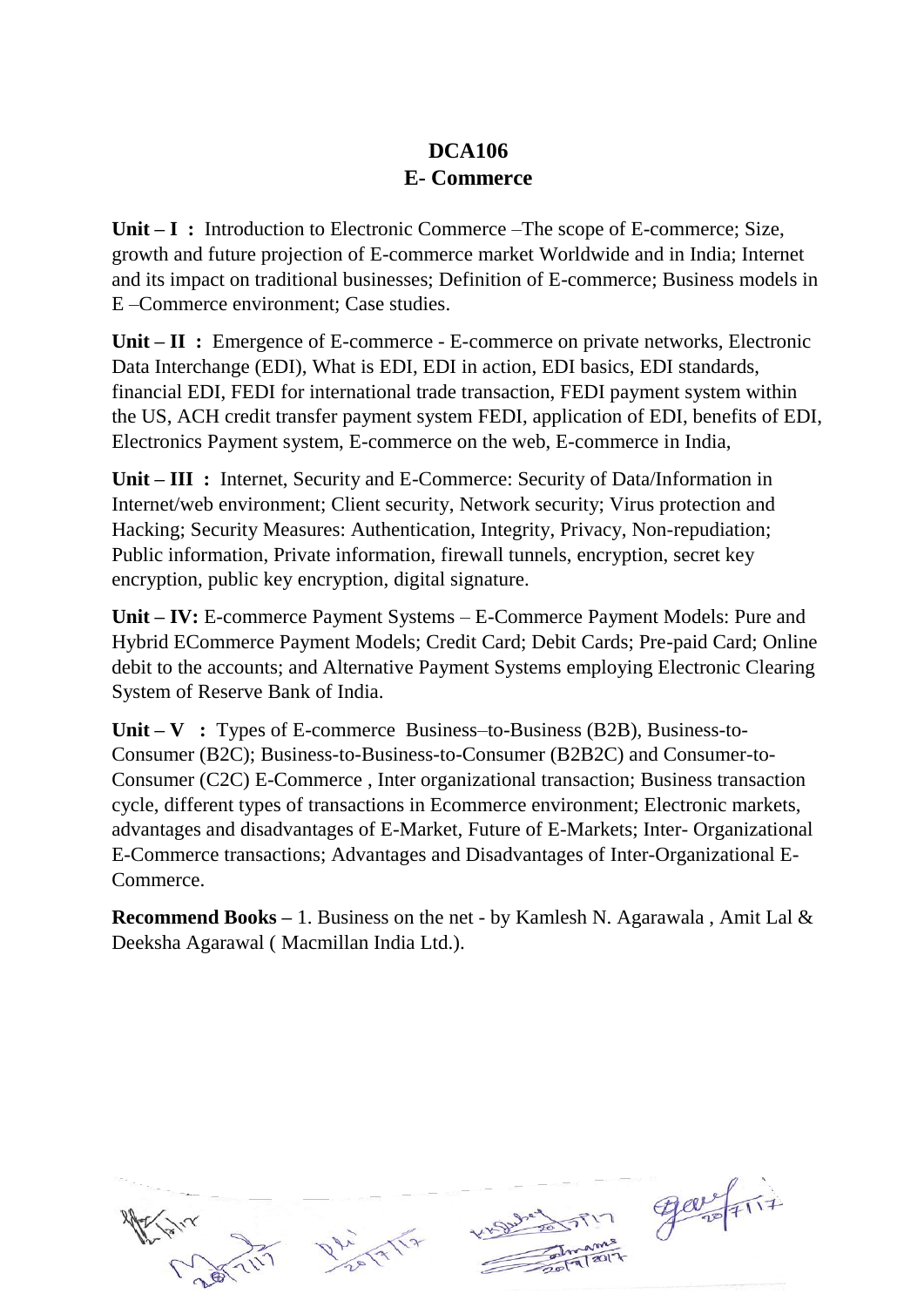#### **DCA107**

#### **HTML & Internet Applications**

**1. HTML Basics & Web Site Design Principles** – Concept of a Web Site, Web Standards, What is HTML? HTML Versions, Naming Scheme for HTML Documents , HTML document/file, HTML Editor , Explanation of the Structure of the homepage , Elements in HTML Documents ,HTML Tags, Basic HTML Tags, Comment tag in HTML, Viewing the Source of a web page, How to download the web page source? XHTML, CSS, Extensible Markup Language (XML), Extensible Style sheet language (XSL), Some tips for designing web pages, HTML Document Structure. HTML Document StructureHead Section, Illustration of Document Structure,<BASE> Element,<ISINDEX> Element,<LINK> Element ,META ,<TITLE> Element,<SCRIPT> Element ,Practical Applications.

2. **HTML Document Structure-**Body Section - Body elements and its attributes: Background; Background Color; Text; Link; Active Link (ALINK); Visited Link (VLINK); Left margin; Top margin ,Organization of Elements in the BODY of the document: Text Block Elements; Text Emphasis Elements; Special Elements -- Hypertext Anchors; Character-Level Elements; Character References ,Text Block Elements: HR (Horizontal Line); Hn (Headings) ; P (Paragraph); Lists; ADDRESS ; BLOCKQUOTE; TABLE; DIV (HTML 3.2 and up) ; PRE (Preformatted); FORM ,Text Emphasis Elements, Special Elements -- Hypertext Anchors ,Character-Level Elements: line breaks (BR) and Images (IMG),Lists ,ADDRESS Element, BLOCKQUOTE Element, TABLE Element ,COMMENTS in HTML ,CHARACTER Emphasis Modes, Logical & Physical Styles , Netscape, Microsoft and Advanced Standard Elements List, FONT, BASEFONT and CENTER.

**3. Image, Internal and External Linking between WebPages** - Netscape, Microsoft and Advanced Standard Elements List, FONT, BASEFONT and CENTER Insertion of images using the element IMG (Attributes: SRC (Source), WIDTH, HEIGHT, ALT (Alternative), ALIGN),IMG (In-line Images) Element and Attributes; Illustrations of IMG Alignment, Image as Hypertext Anchor, Internal and External Linking between Web Pages Hypertext Anchors ,HREF in Anchors ,Links to a Particular Place in a Document ,NAME attribute in an





7 gardens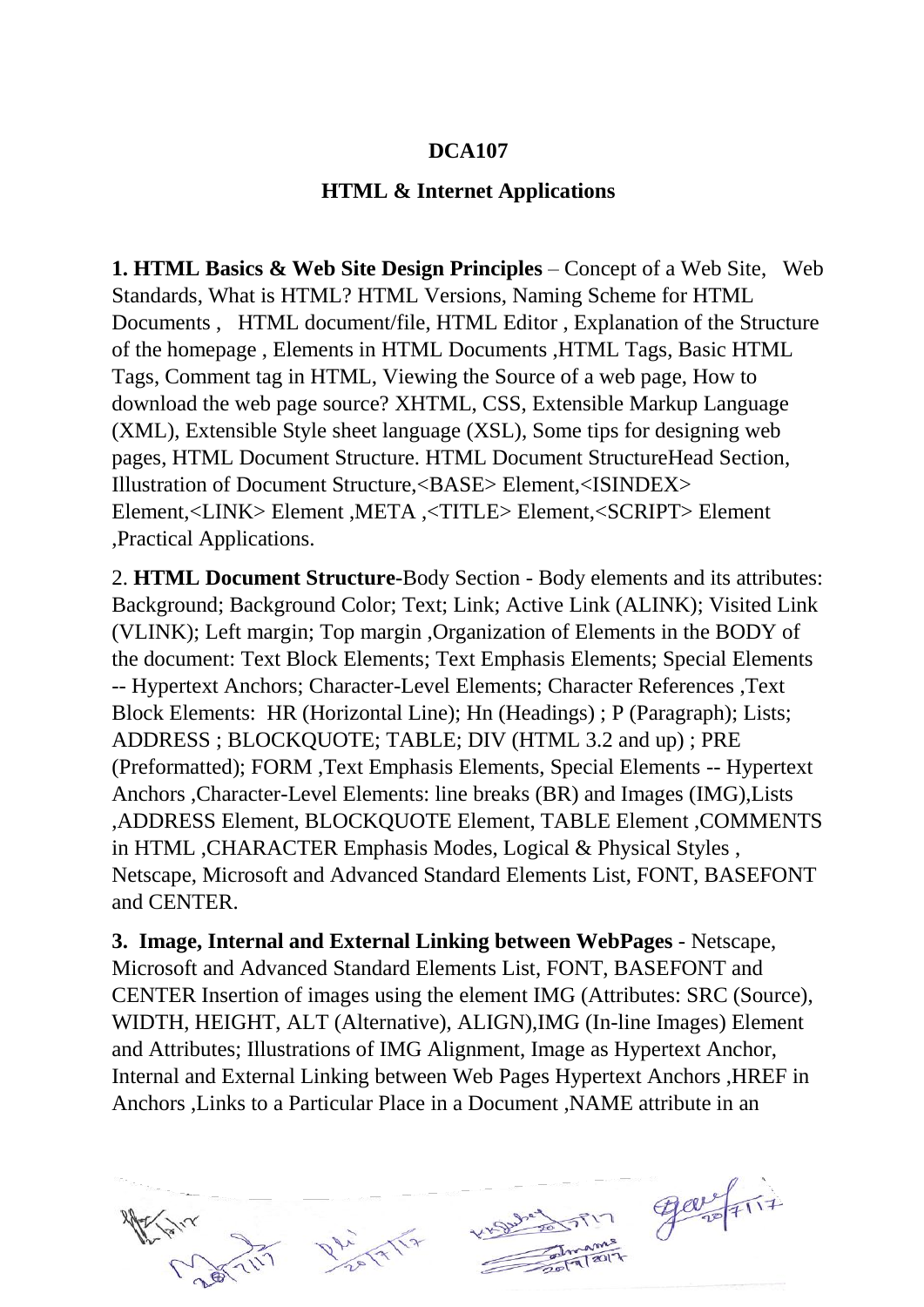Anchor ,Targeting NAME Anchors ,TITLE attribute, Practical IT Application. Designing web pages links with each other, Designing Frames in HTML. Practical examples.

**4. Creating Business Websites with Dynamic Web Pages** – Concept of static web pages and dynamic web pages, Introduction to scripting, Types of Scripting languages, Scripting Files, Client Side Scripting with VB/Jscript/JavaScript, Practical examples of Client side scripting. Identifying Objects & Events, and Creating & Implementing Common Methods,. Hosting & promotion of the web site, Domain Name Registration, Web Space allocation , Uploading / Downloading the website- FTP, cute FTP. Web Site Promotion Search Engines, Banner Advertisements.

**5. Internet -** Technical foundation of Internet, Internet Service Provider, Anatomy of Internet, ARPANET and Internet History of World Wide Web, Services Available on Internet; Basic Internet Terminologies. Client server computing, Distributed Computing, Domain naming system, DNS Server, Internet Security, Internet Applications.

#### **Recommend Books –**

1. Business on the net - by Kamlesh N. Agarawala, Amit Lal & Deeksha Agarawal

2. Introduction to HTML by Kamlesh N. Agarwala, O.P.Vyas, Prateek A. Agarwala.

3.. ASP Developer"s Guide – by Greg Buczek (TATA McGraw Hill).

4. Information Technology Act 2000: www.mit.gov.in/it-bill.htm

Online Resources— Indian Case Studies: URL's of some of the websites

India"s first e-Commerce B2C e-tailer: [www.fabmart.com](http://www.fabmart.com/)

India"s first online trading netpreneurs [www.icicidirect.com](http://www.icicidirect.com/)

India"s first alternative payment alternative: [www.billjunction.com](http://www.billjunction.com/)

Indian online grocery establishments: www.fabmart.com; www.sangam.com; www.subiksha.com; and www.myfoodworld.com for example.

India bank"s offering Internet banking services: www.icicibank.com; www.hdfcbank.com; www.gtb.com , for example. www.ncsa.uiuc.edu/General/Internet/www.



English Comment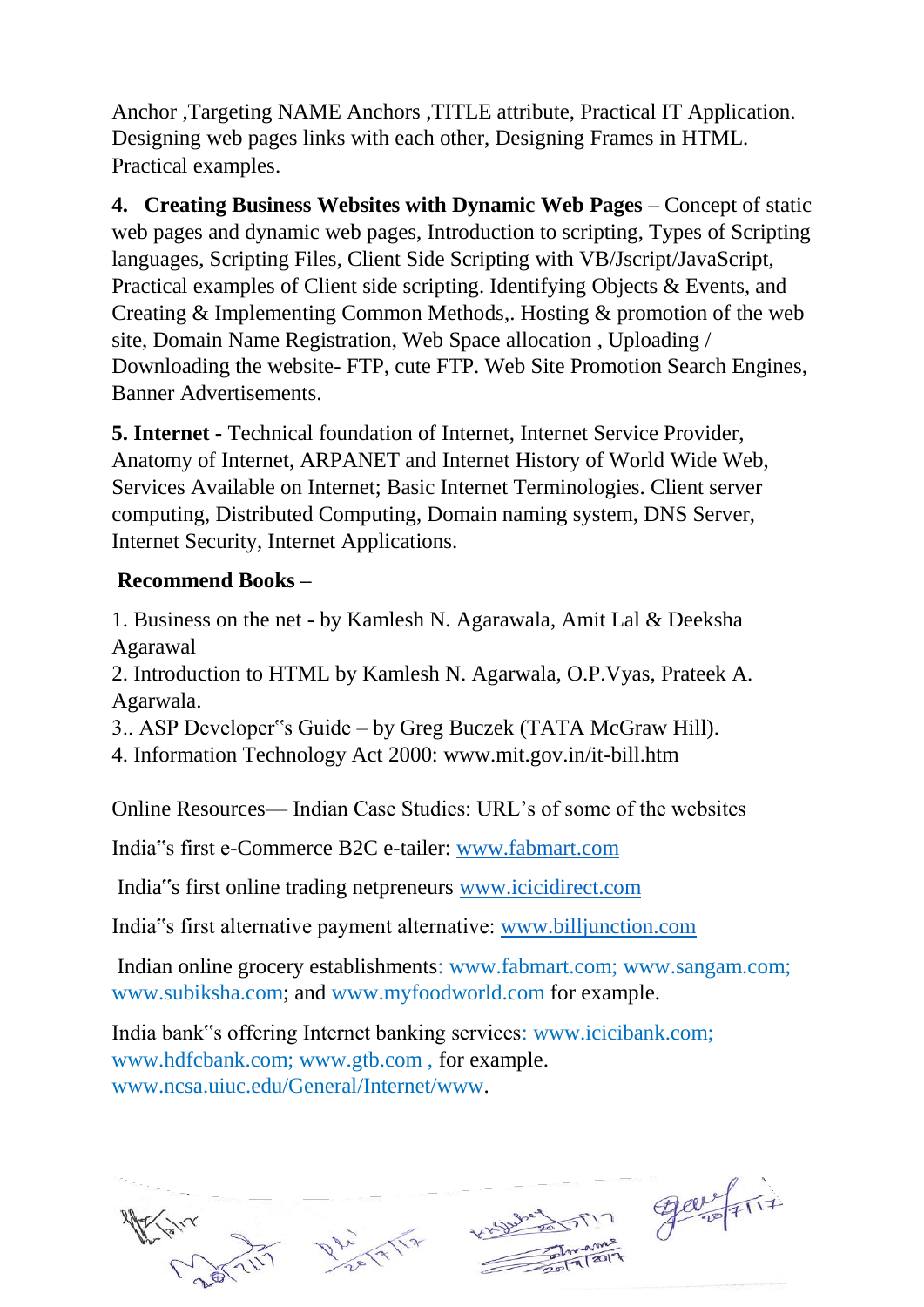#### **DCA108 : Practical based on DCA105 & DCA107**

**1 Scheme of Examination:-** Practical examination will be of 3 hours duration. The distribution of practical marks will be as follows

| Programme 1 (VB)   | 20    |
|--------------------|-------|
| Programme 2 (VB)   | 20    |
| Programme 1 (HTML) | 10    |
| Programme 2 (HTML) | 10    |
| Viva               | 25    |
| [ Practical Copy + |       |
| Internal Record 1  | $-15$ |
|                    |       |

 $Total \t - 100$ 

2 In every program there should be comment for each coded line or block of code

3 Practical file should contain printed programs with name of author, date, path of program, unit no. and printed output.

4 All the following programs or a similar type of programs should be prepared

#### **List of Practical of Visual Basic**

2. WAP to perform arithmetic operation using command buttons. (Declare variables globally).

3. WAP to take input of principal, rate & time and calculate simple interest & compound interest.

4. Write a program to take input of x and print table of x in the following format.

$$
X * 1 = X
$$
  

$$
X * 2 = 2X
$$
  
........  
........  
........  

$$
X * 10 = 10*X
$$



Esperante Partir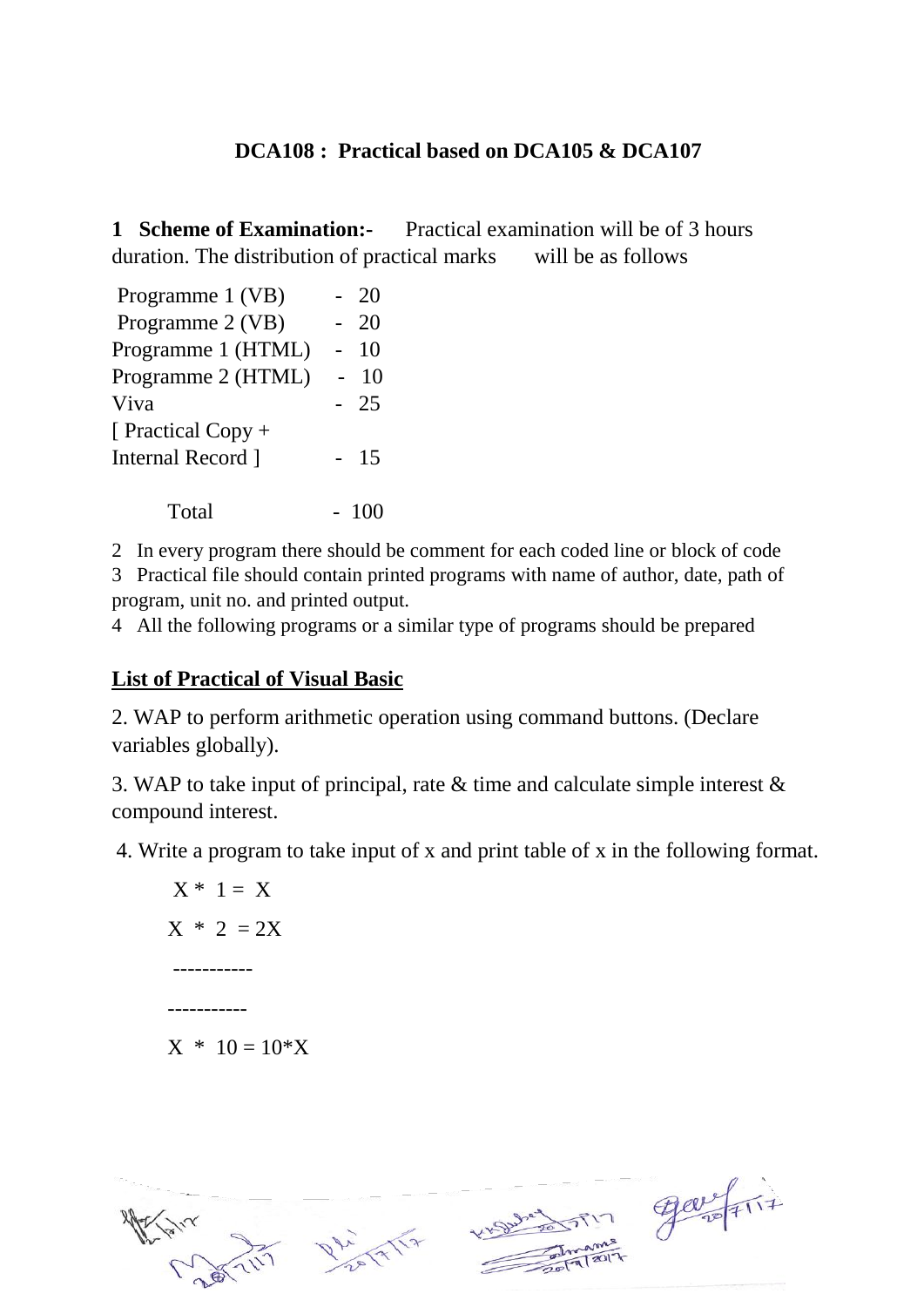5.Design an interface, which will appear like marksheet. It will take input of marks in five subjects and calculate total marks and percentage then provide grade according to following criteria.

(Using nested if) (Use tab index property to move focus).

#### If % Then Grade

| > 90      | $A+$         |
|-----------|--------------|
| $>$ = 75  | &            |
| < 90      | A            |
| > 50      | $\&$         |
| < 75      | B            |
| > 45      | &            |
| < 60      | $\mathsf{C}$ |
| Otherwise | F            |

6. WAP to create a simple calculator (Using control array)

7. Write a program to check whether an centered no. is prime or not. (Using for loop & Exit for)

8. Write a program which will count all vowels, consonants, digits, special characters and blank spaces in a sentences (Using select case)

9. WAP to illustrate all functionalities of listbox and combobox.

10. WAP using check boxes for following font effects.

| <b>Bold</b>                                                                                                                                                                                                                                                                                                                                                       |  |
|-------------------------------------------------------------------------------------------------------------------------------------------------------------------------------------------------------------------------------------------------------------------------------------------------------------------------------------------------------------------|--|
| Italic                                                                                                                                                                                                                                                                                                                                                            |  |
| Underline                                                                                                                                                                                                                                                                                                                                                         |  |
| Increase font size                                                                                                                                                                                                                                                                                                                                                |  |
| Decrease font size                                                                                                                                                                                                                                                                                                                                                |  |
| Font color                                                                                                                                                                                                                                                                                                                                                        |  |
| $\mathbf{A} \mathbf{D} \mathbf{C}$ and $\mathbf{A} \mathbf{D} \mathbf{C}$ and $\mathbf{A} \mathbf{D} \mathbf{C}$ and $\mathbf{A} \mathbf{D} \mathbf{C}$ and $\mathbf{A} \mathbf{D} \mathbf{D} \mathbf{C}$ and $\mathbf{A} \mathbf{D} \mathbf{D} \mathbf{C}$ and $\mathbf{A} \mathbf{D} \mathbf{D} \mathbf{C}$ and $\mathbf{A} \mathbf{D} \mathbf{D} \mathbf{C}$ a |  |

- 11. WAP for temperature conversion using option button.
- 12. WAP to launch a rocket using pictures box and timer control.
- 13. WAP to change back color of any control (label, textbox) using scroll box.
- 14. WAP to search an element for a one dimension static array.





KISWARD TIM GOVERNATIF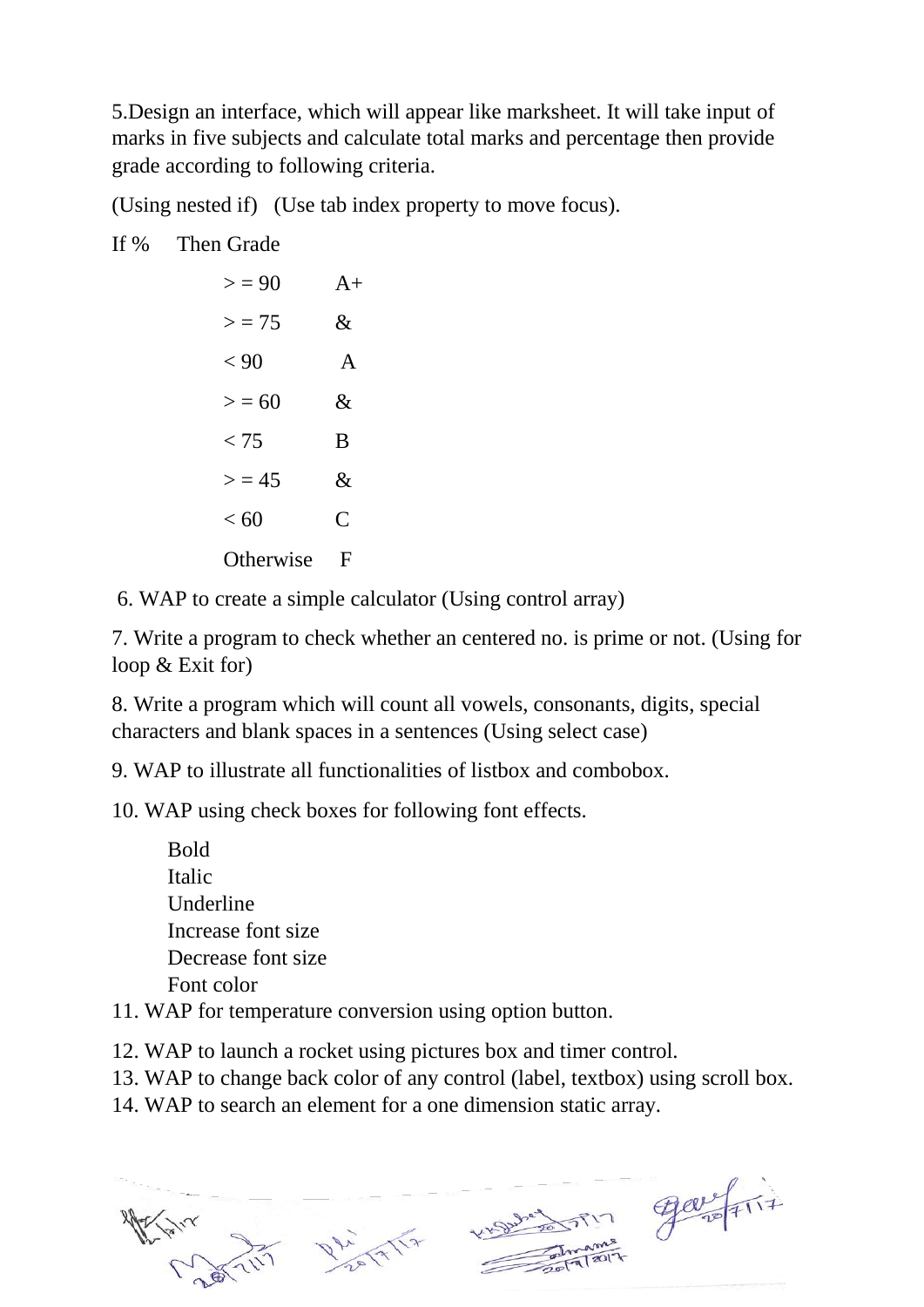15. WAP to sort a dynamic array of (a)n numbers (b)n strings (Input array size at run time)

16. WAP to take input of two matrices and perform their addition, subtraction and multiplication using menu editor.

17. WAP to illustrate call by value and call by reference ( to swap to values)

18. Write a program to calculate factorial of a number using user defined function.

19. Take input of a word and WAP to check whether it is a palindrome or not. (Without using structure fun)

20. WAP to find smallest among given three numbers using user defined procedures.

21. WAP to generate, print and find sum of first n elements of fibonacci series using recursion.

22. WAP to perform read write operations in a sequential file.

23. WAP to display records of a table using DAO & bound control code for buttons to move at first record, next record, previous record, last record in the table.

24. Create a table using visual data manager and write a program using RDO  $\&$ advanced bound control to add, delete, edit & navigate records.

25. WAP to access a database using ADO & display a key column in the combo box or list box when an item is selected in it, its corresponding records is shown in MSH flex grid.

26. Using Data Environment create a program to display records of any table.

27. WAP to generate marksheet of students in a class through data report.

28. Using drive, directory and file list box (it will show only .bmp files). Let the user select the bmb files, which will appear in picture box as user click on any item in list box.

29. Using toolbar design an interface for string manipulation. Toolbar should have tabs to (a) Find length of string (b) No of blank spaces in sting (c) Reverse the string Also show current date & time in status bar.

### **HTML LIST OF PRACTICALS**

Q.1. Write an HTML program to create the following table:

| Class          | Subject1            | Subject2                       | $\vert$ Subject3 |
|----------------|---------------------|--------------------------------|------------------|
| <b>BCAI</b>    | <b>Visual Basic</b> | <b>PC</b> Software Electronics |                  |
| $BCA II   C++$ |                     | <b>DBMS</b>                    | English          |



7 gardens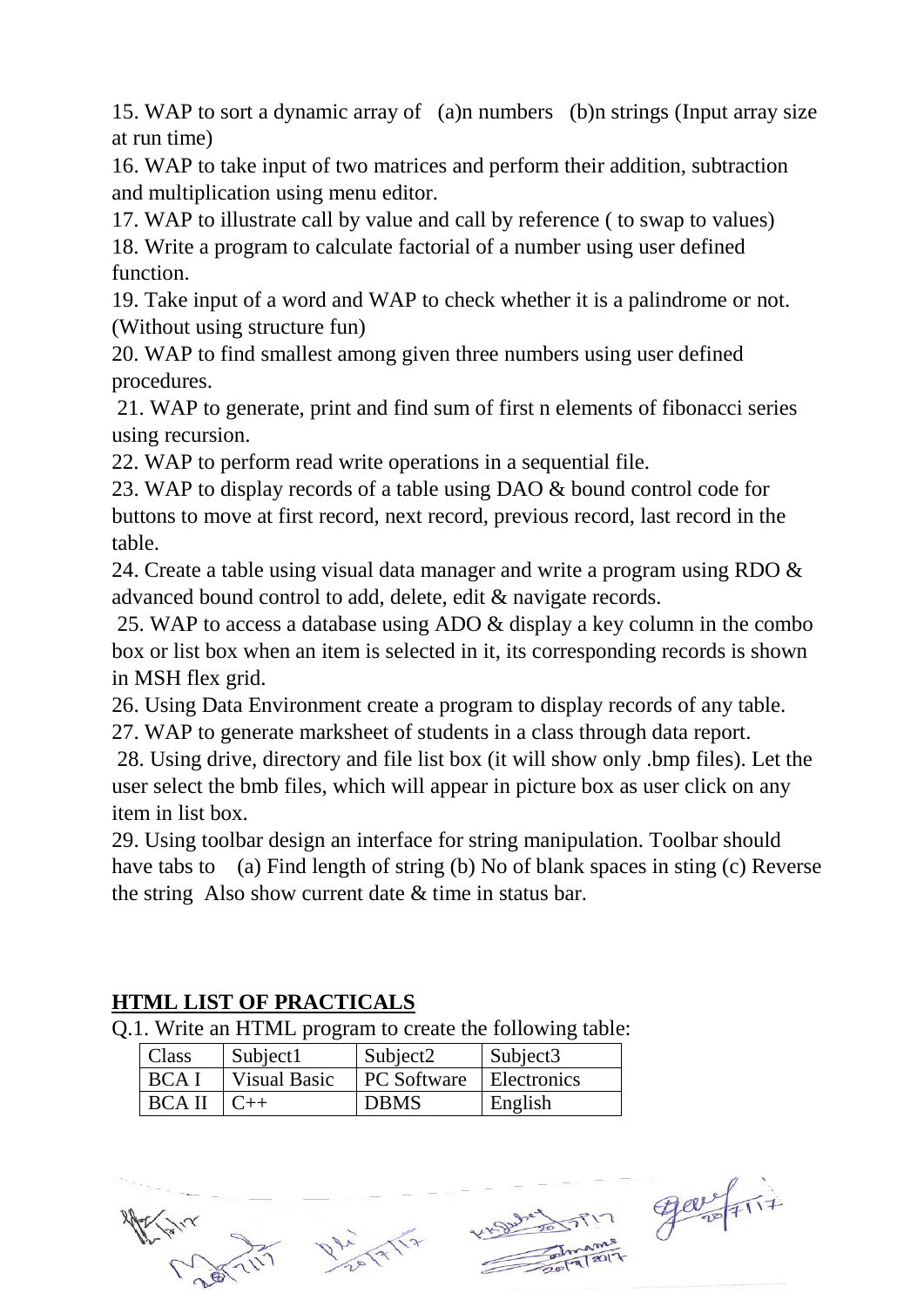| BCA III   Java | Multimedia CSA |  |
|----------------|----------------|--|
|                |                |  |

Q.2. Write an HTML program to create the following lists:

- $\bullet$  C  $\Box$  C++
- Fortran
- COBOL

Q.3. Write an HTML program to create the following lists:

- 1. Java
- 2. Visual Basic
- 3. BASIC
- 4. COBOL

Q.4. Write an HTML program to demonstrate hyperlinking between two web pages. Create a marquee and also insert an image in the page.

Q.5. Write an HTML program to create frames in HTML with 3 columns (Width  $= 30\%, 30\%$ , 40%).

Q.6. Write an HTML program to create a web page with a blue background and the following text:

#### New Delhi

*New Delhi, the capital and the third largest city of India is a fusion of the ancient and the modern. The refrains of the Muslim dynasties with its architectural delights, give the majestic ambience of the bygone era.* 

Q.7. Write an HTML program to create the following table:

| Course           |  | <b>MBC</b> | 'OTA1 |
|------------------|--|------------|-------|
| Computer science |  |            |       |
| Commerce         |  |            |       |
| Grand total      |  |            |       |

#### **Admission**



 $\frac{900}{4117}$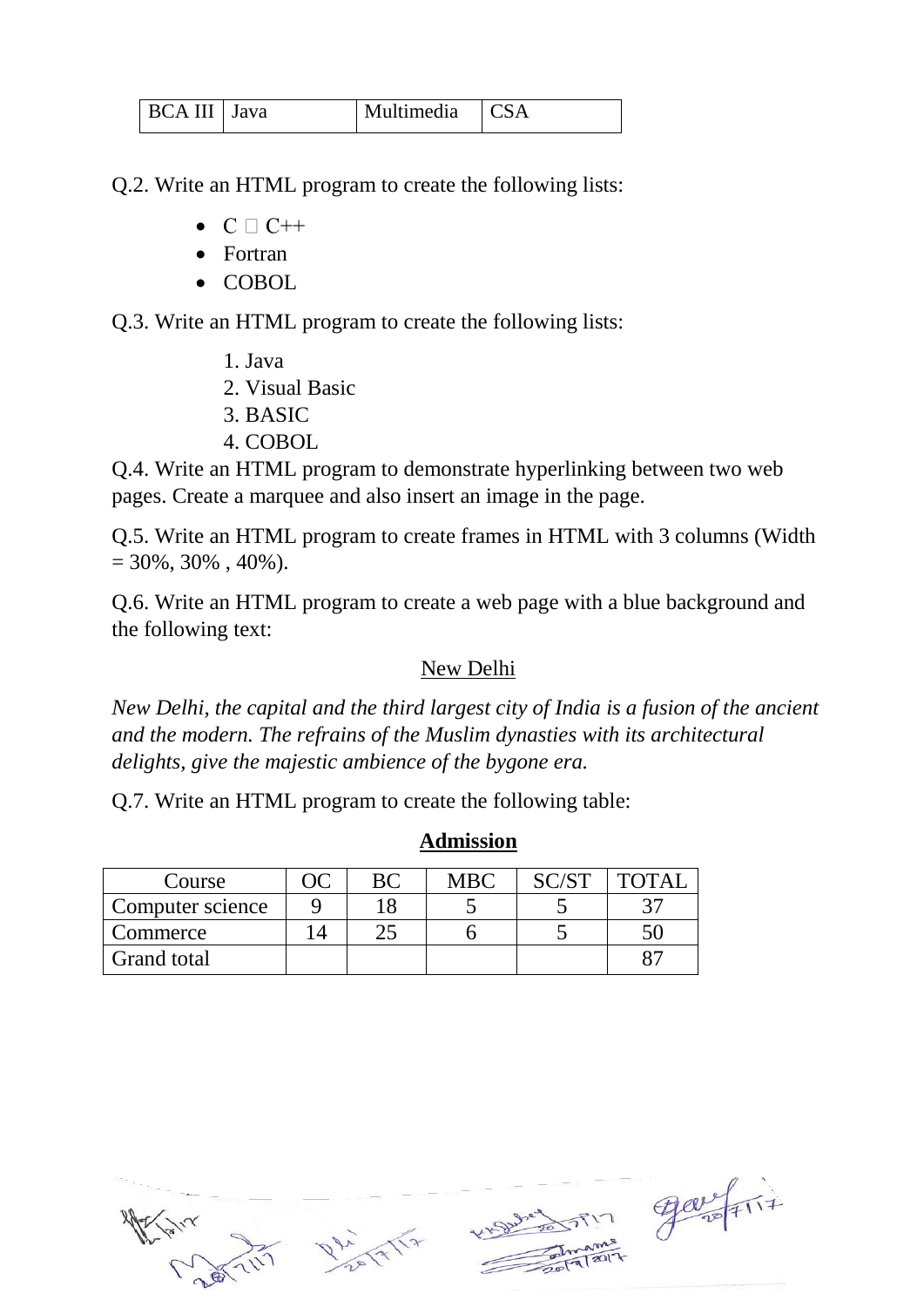Q.8. Write an HTML program to create the following table:

| Maruti     |       | Ford<br>Tata   |       |       |       |  |
|------------|-------|----------------|-------|-------|-------|--|
| Model      | Price | Price<br>Model |       | Model | Price |  |
| Maruti 800 | 2 Lac | Sumo           | 2 Lac | Ikon  | 5 Lac |  |
| Omni       | 3 Lac | Scorpio        | 3 Lac | Gen   | 2 Lac |  |

#### Car Price List

Q.9. Write an HTML program to create the following table:

| <b>STUDENTS REPORT</b> |                                      |              |  |
|------------------------|--------------------------------------|--------------|--|
|                        | Pandit Ravishankar Shukla University |              |  |
| <b>NAME</b>            | ROLL NO.                             | <b>CLASS</b> |  |
| Rahul                  | 40                                   | $BCA-1$      |  |
| Preeti                 | 85                                   | $BCA-1$      |  |
| Priya                  | 74                                   | $BCA-1$      |  |
| Richa                  | 95                                   | $BCA-1$      |  |

Q.10. Write an HTML program to create the following table: Students Records

| Name   | Subject | <b>Marks</b> |
|--------|---------|--------------|
| Arun   | Java    | <u>v</u>     |
|        |         | 80           |
| Ashish | Java    |              |
|        |         | 69           |

Q.11. Create an HTML document and embed a flash movie in it.

Q.12. Write the HTML coding to display the following table. Also insert an image in the web page.

| $\sim$<br>-----<br>$n \mapsto$<br>$v$ uc | $\sim$<br>$\mathbf{A}$<br>IV.<br>$\mathbf{1} \mathbf{v} \mathbf{1} \mathbf{a} \mathbf{\Lambda}$ | $\sim$<br>$\rightarrow$<br>78<br>171111 | <b>DIA</b><br>nam |
|------------------------------------------|-------------------------------------------------------------------------------------------------|-----------------------------------------|-------------------|
|                                          |                                                                                                 |                                         |                   |





Victorian Party

 $\pi$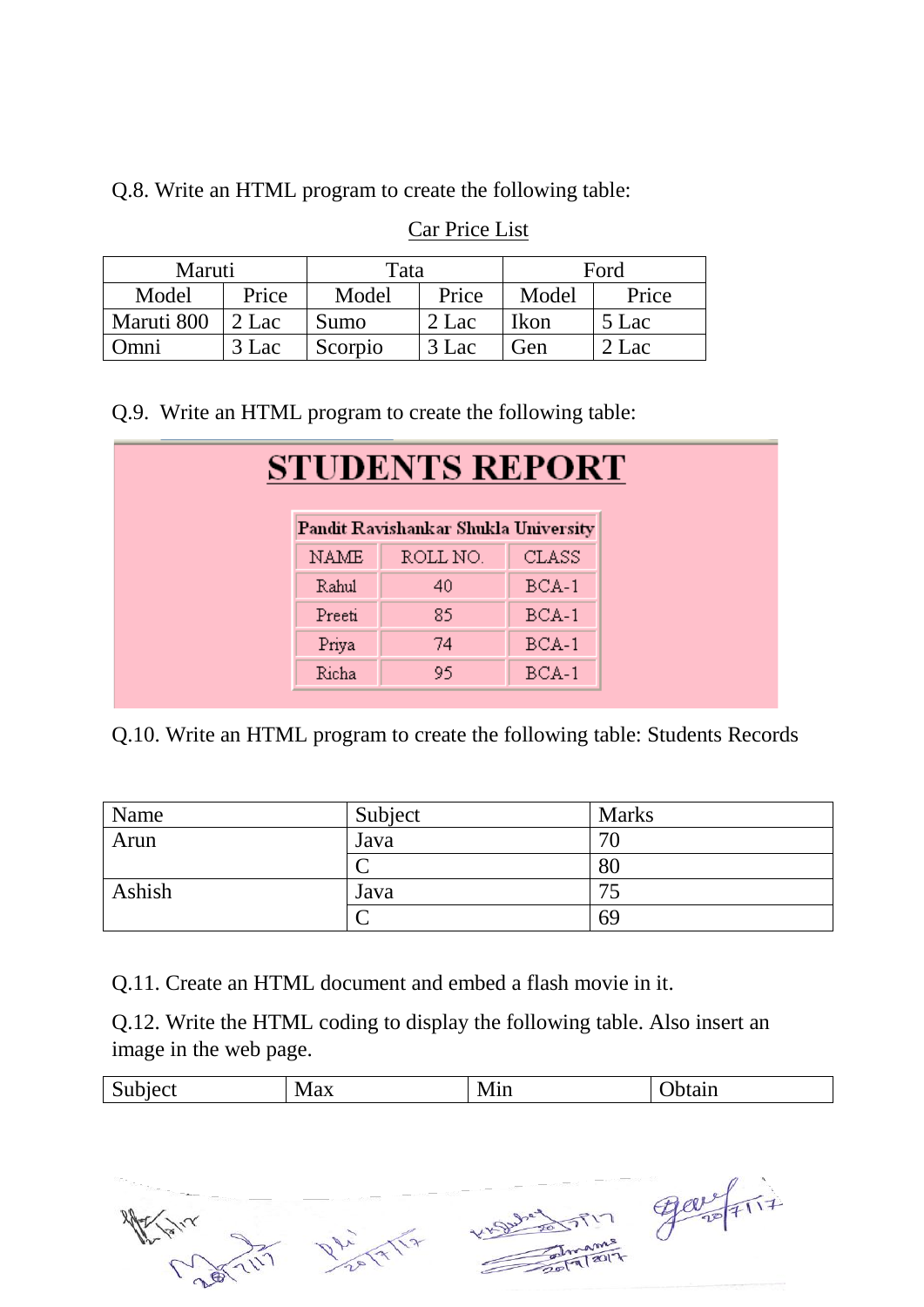| Java                    | 00  | $\sim$<br>ີ   |        |
|-------------------------|-----|---------------|--------|
| Multimedia              | 00  | $\cap$<br>ີ   | $\tau$ |
| <b>Operating System</b> | 100 | ر ر           | 68     |
|                         | 00  | $\sim$<br>ر ر |        |

Q.13. Write the HTML coding to display the following table:

| Name       |     | Rahul |        |  |
|------------|-----|-------|--------|--|
| Roll No.   |     | 101   |        |  |
| Subject    | Max | Min   | Obtain |  |
| Java       | 100 | 33    | 75     |  |
| Multimedia | 100 | 33    | 70     |  |

Q.14. Write an HTML program to create a form as the following:

Enter Name:

Enter Roll No.:

Enter Age:

Enter DOB:

Q.15. Write an HTML program to create a web page with an image as background and the following text:

#### **New Delhi**

New Delhi, the capital and the third largest city of India is a fusion of the ancient and the modern. The refrains of the Muslim dynasties with its architectural delights, give the majestic ambience of the bygone era.

On the other side New Delhi, the imperial city built by British, reflect the fast paced present. The most fascinating of all is the character of Delhi which varies from the 13th present century mausoleum of the Lodi kings to ultra modern glass skyscrapers.

Q.16. Create the following HTML form.



 $\pi$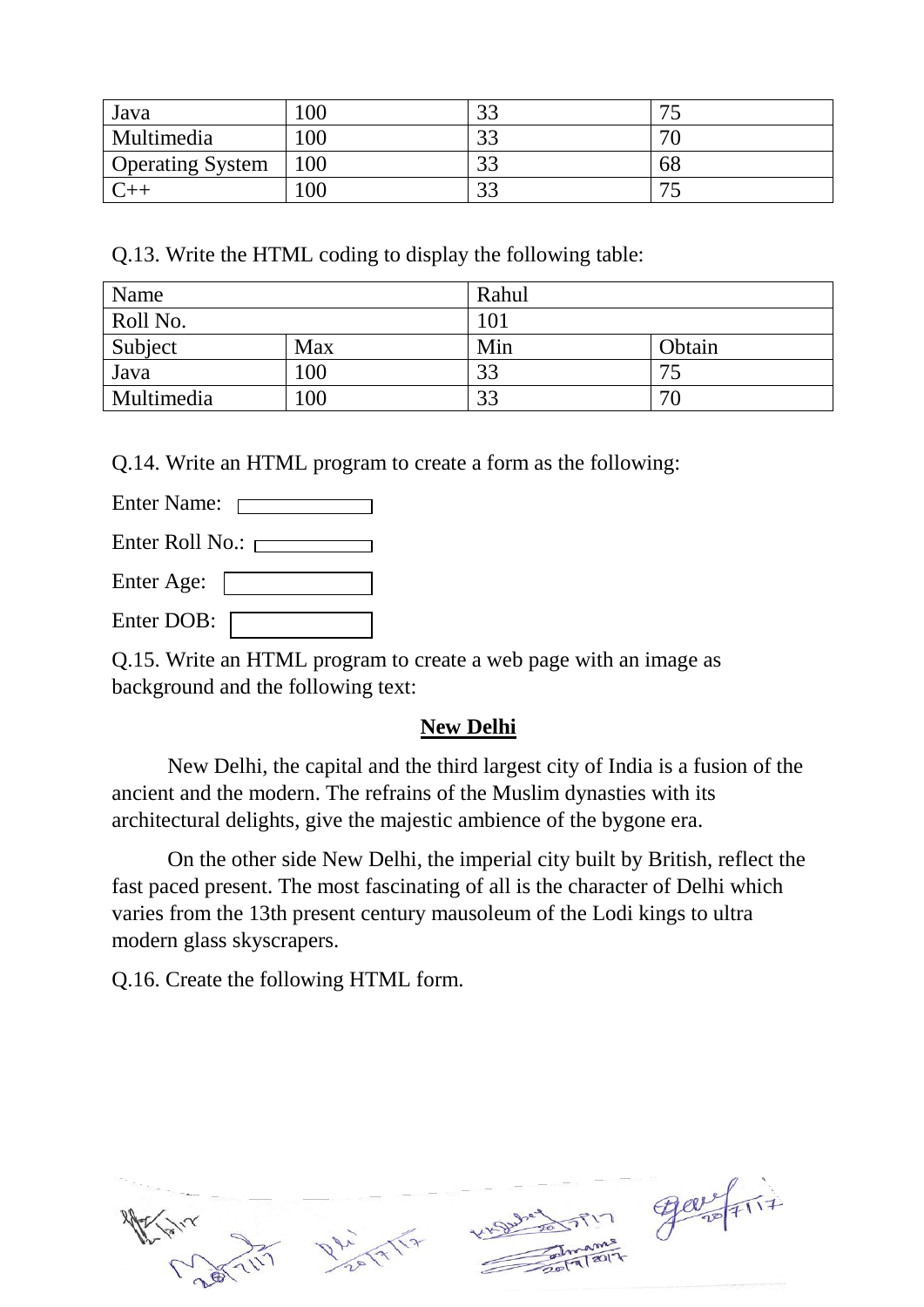| <b>USERNAME:</b><br>PASSWORD:                                                                                       |  |
|---------------------------------------------------------------------------------------------------------------------|--|
| When user types characters in a password field, the browser displays<br>asterisks or bullets instead of characters. |  |
| <b>Submit Query</b>                                                                                                 |  |
|                                                                                                                     |  |
| My Computer<br>Done                                                                                                 |  |

Q.17. Create the following HTML form.

| <b>FIRSTNAME:</b><br>LASTNAME:                |                                              |  |
|-----------------------------------------------|----------------------------------------------|--|
| GENDER :<br>Male $\bigcirc$ Female $\bigcirc$ |                                              |  |
| SUBJECTS: Multimedia                          | Multimedia<br><b>Operating System</b><br>CSA |  |
| <b>Submit Query</b>                           |                                              |  |

Q.18. Create the following HTML form.

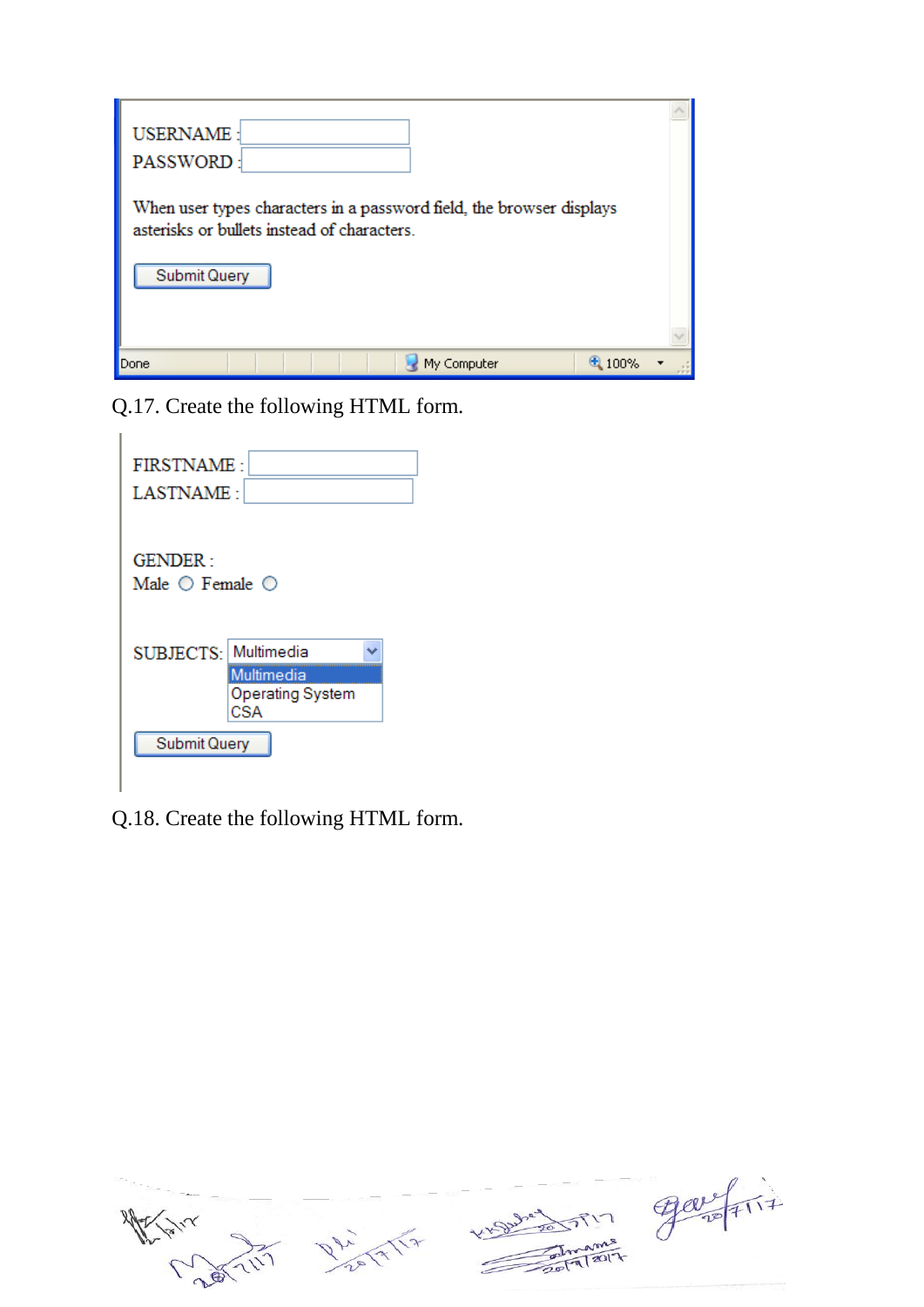| Enter your name:<br>Enter your rollno:                                                 |
|----------------------------------------------------------------------------------------|
| Subjects:<br>$\Box$ Java<br>ПC<br>Visual Basic<br>$\Box C++$                           |
| Class:   BCA I<br><b>BCAI</b><br><b>BCAII</b><br><b>BCA III</b><br><b>Submit Query</b> |

Q.19. Write the HTML coding for the following equations:

C2H5OH+PCL5=C2H5CL+POCL3+HCL 4H3PO3=3H3PO4+PH3 PCL3+CL2=PCL5

Q.20. Write the HTML code to display the following:

- Actors o Bruce Willis o Gerard Butler o Vin Diesel o Bradd Pitt
- Actress
	- o Julia Roberts
	- o Angelina Jolie
	- o Kate Wins let
	- o Cameron Diaz

Q.21. Write the HTML code to display the following:

1. Cricket Players

D. Batsman

i. Sachin Tendulkar

ii. Rahul Dravid

 $\frac{9000}{100}$  first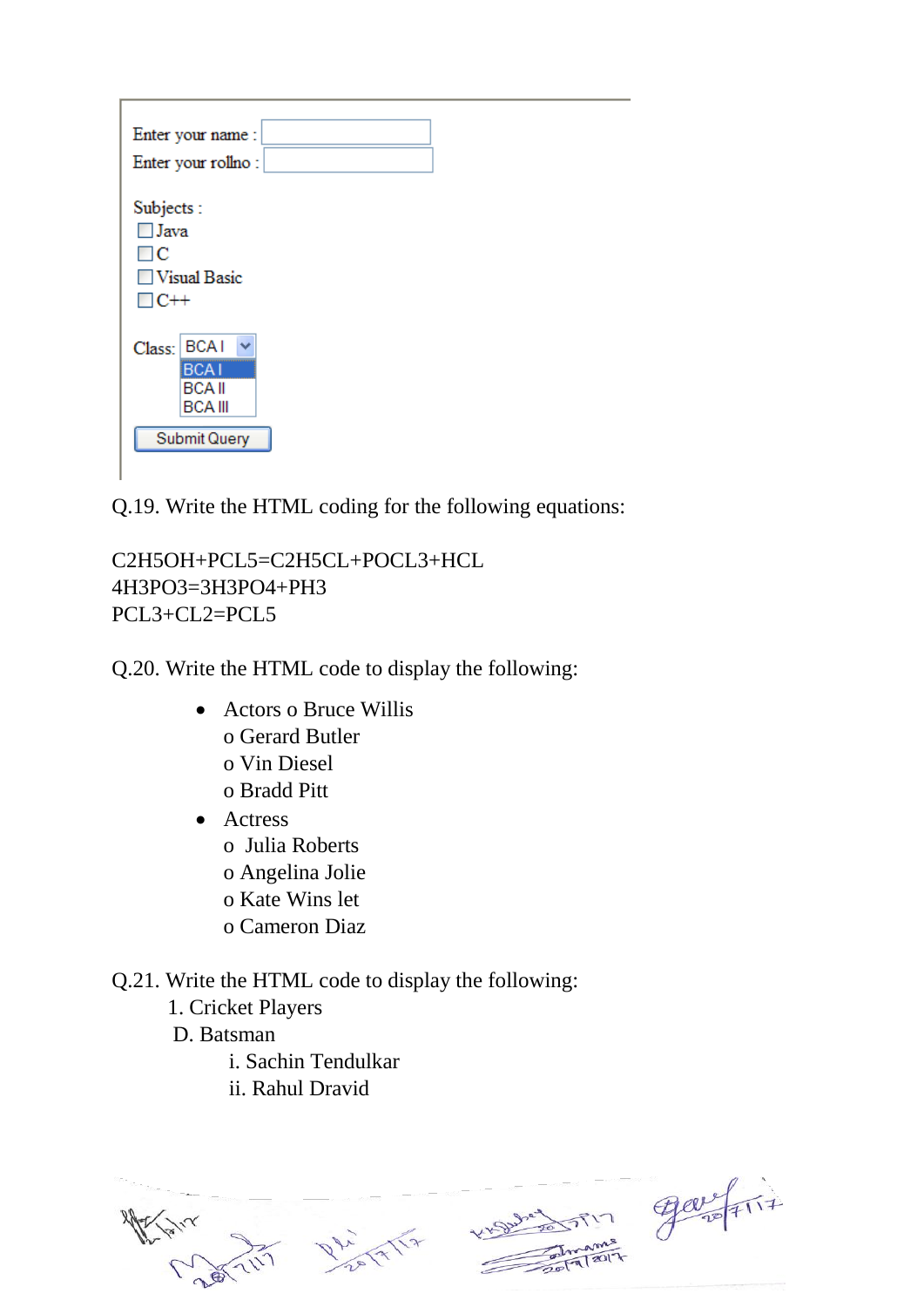iii. Virendra Sehwag

E. Bowler

- d. Kumble
- e. Zaheer Khan
- f. Balaji

### F. Spinner

- d) Harbhajan
- e) Kumble
- f) Kartik

------0------